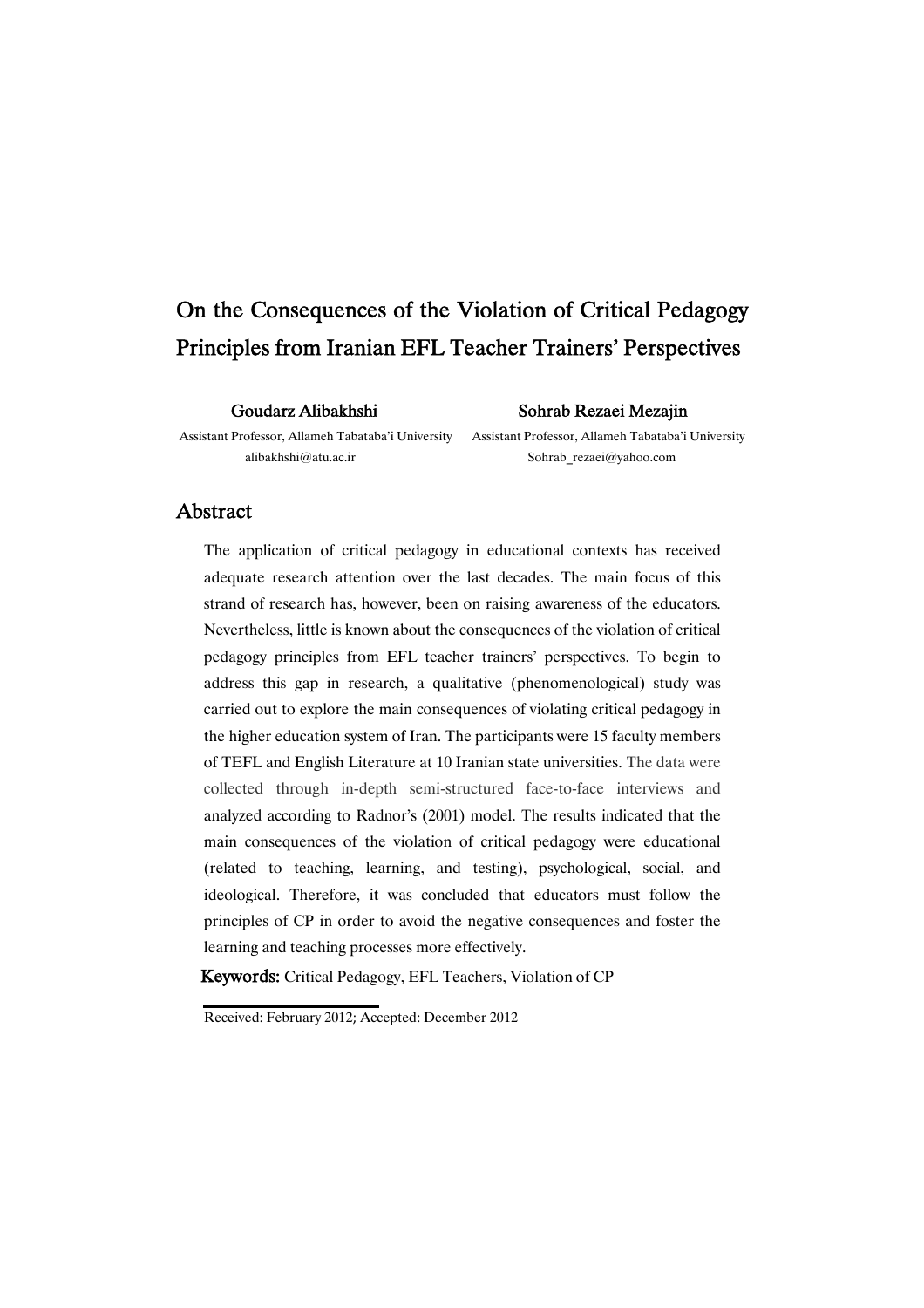## 1. Introduction

### 1.1 Theoretical Background

The most frequently used concepts associated with critical perspectives such as critical literacy, critical pedagogy, and critical language awareness in the field of education have been studied by a group of experts whose intellectual roots are perceived as a realization of critical theory of pre-World War II Frankfurt School (Azimi, 2007; Pinar & Bowers, 1992; Kincheloe & McLaren, 1994), which advocated a Marxist analytical model making use of injustice and class subjugation as the primary lens for understanding human experience (Kincheloe & McLaren, 1994). Emerging from within the critical theory of the Frankfurt School, the critical pedagogy concept is often associated with the work of researchers such as Freire (1970), Luke (1988), McLaren (1989), Giroux (1992), and Simon (1992) in the field of education. These scholars have a lot in common in their perceptions of critical pedagogy. Such realizations, accompanied with propositions and introductions by very famous leading figures, were very influential in maintaining basic assumptions and principles of critical pedagogy. Recently, Aliakbari and Faraji (2011) reviewed and listed critical pedagogy's principles. They listed a number of these principles including problem posing education; political educational system; use of authentic materials; avoidance of marginalization; paradigm shift in the assumed roles for teachers and students; learners' empowerment; development of critical consciousness, praxis, dialogism, and learners' conscientization.

Problem posing education is one principle of critical pedagogy which was introduced as an alternative to the banking model education in which students are passive in the learning process while the teacher is active (Freire, 1970). Shor (1980) argued that problem posing education can encourage critical learning. Such kind of learning helps people recognize what holds them back. It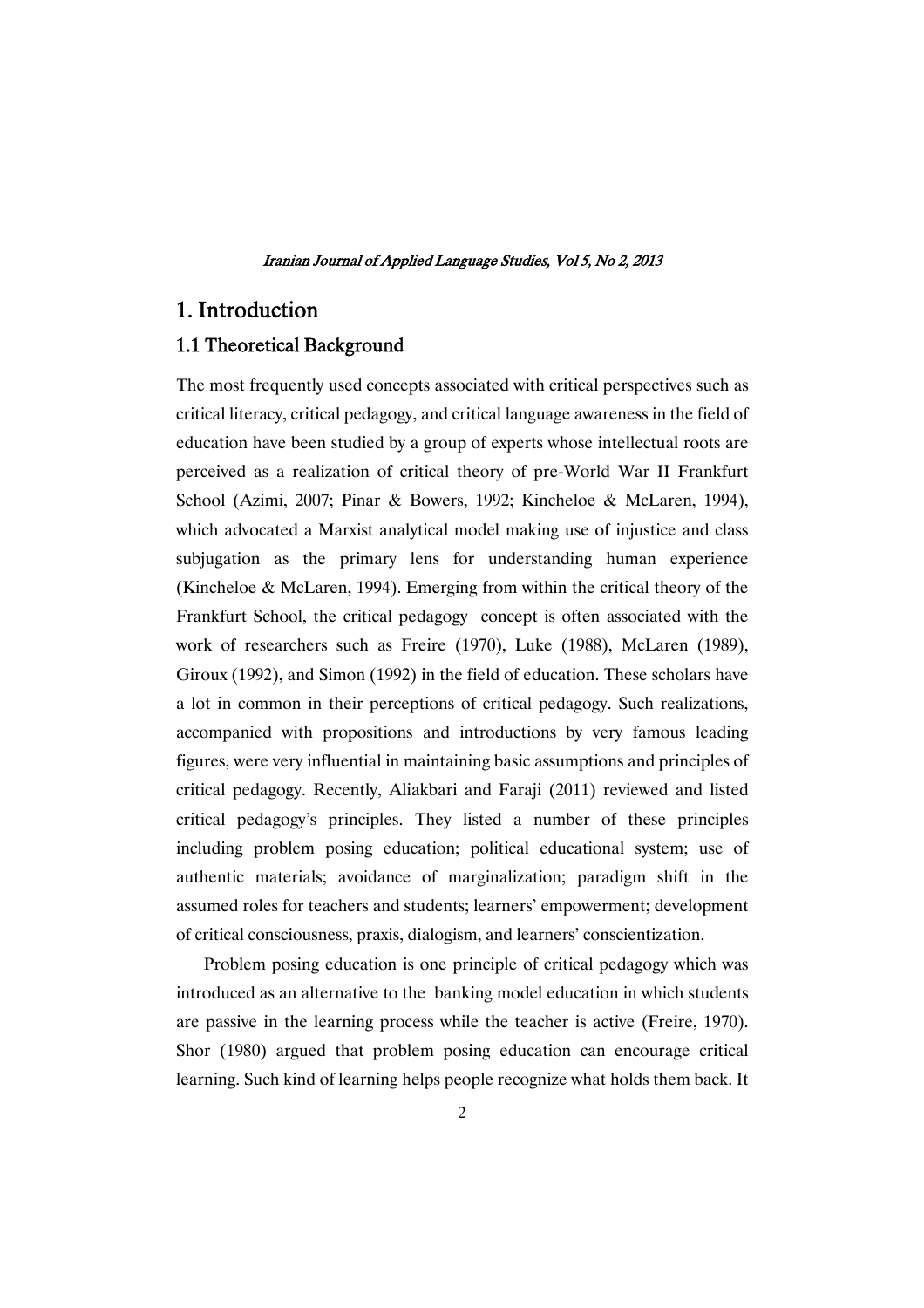also helps them in imagining a social order that supports their full humanity. Through problem posing, teachers and students examine their experiences and perspectives in light of those of other people and in relation to large public issues and processes of domination and liberation (Akiakbari & Allahmoradi, 2012, Aliakbari & Azimi Amoli, 2014). As certain theorists of the field (e.g., Giroux, 1997; Shannon, 1992; Shor, 1992) believe, the most important theme running through critical pedagogy literature is that educational systems worldwide are political. According to Keessing-Styles (2003), school and political analysis of life should be at the center of the curriculum. As Shannon (1992) believes, all of the decisions made by educators regarding lesson goals and program, the nature of teacher interaction with students and the materials to be used, "are actually negotiations over whose values, interests, and beliefs will be validated at school" (p. 2).

Another principle of critical pedagogy is the use of authentic materials. The authentic materials help students link their knowledge to the existing problems in society and take necessary actions for their improvement (Akiakbari & Allahmoradi, 2012). Ohara, Safe, and Crooks (2000) assert that a critical pedagogy lesson plan should be developed on the basis of authentic materials such as commercials, video movies, TV programs, etc., which are representative of the culture which is to be examined by the students and which serves as the core for discussion and critical reflection of the culture.

Teachers and students, in critical pedagogy, are asked to adopt new roles. Freire (1970) argues that the teacher is no longer the only one-who-teaches, but the one who is taught in dialogue-with the students, the one who while being taught also teaches. As Kanpol (1998) believes, a critical pedagogue will seek education by understanding that authority has multiple meanings and can be democratically negotiated. The teacher is an authority over his/her subject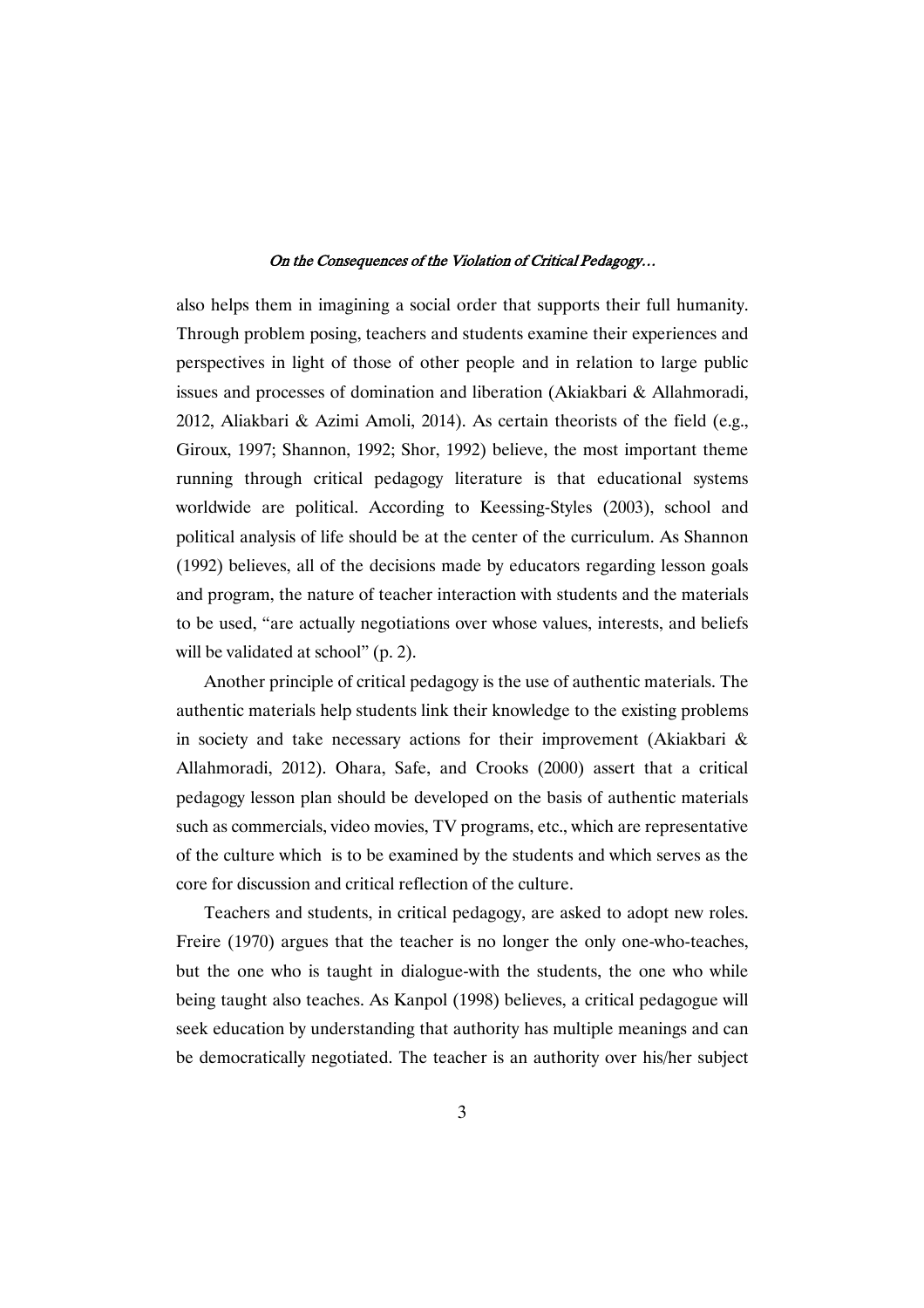matter. Teachers can use their authority to create relationships which, in turn, enhances an education relationship which challenges schooling notions of oppressive race, class, and gender stereotypes. Teachers and students share each other's knowledge. Critical pedagogy requires a democratic classroom environment, where students' viewpoints are highlighted through discussion and there is shared power and dialogue among teachers and students. Momenian and Shirazizadeh (2009) argue that critical pedagogy resembles a tree with central branches, or the basic principles. "Empowerment" is one of those main branches mainly concerned with developing self-esteem in students and teachers to criticize the power relations in society (McLaren, 2003; Peterson, 2003).

One aim of critical pedagogy, as Freire (1970) believes, is to return to marginalized groups, their lost voices and identities to think about their situation and find out why things are the way they are. Critical pedagogy focuses on power relationships between different groups and on how power is used. According to Kincheloe (2008), students must be able to identify who gains and who loses in specific situations and they must be made aware that privileged groups often have an interest in supporting the status quo to protect their advantages.

Another principle of critical pedagogy is praxis. The key assumption in praxis is the ongoing partnership among reflection, action, and dialogue. Monchinski (2008) argues that praxis is a complex activity through which individuals create society and culture. Additionally, human beings can become critically conscious.

For Freire (1970), dialogue is a conversation with a focus and a purpose that indicates that the object of study is not the exclusive property of the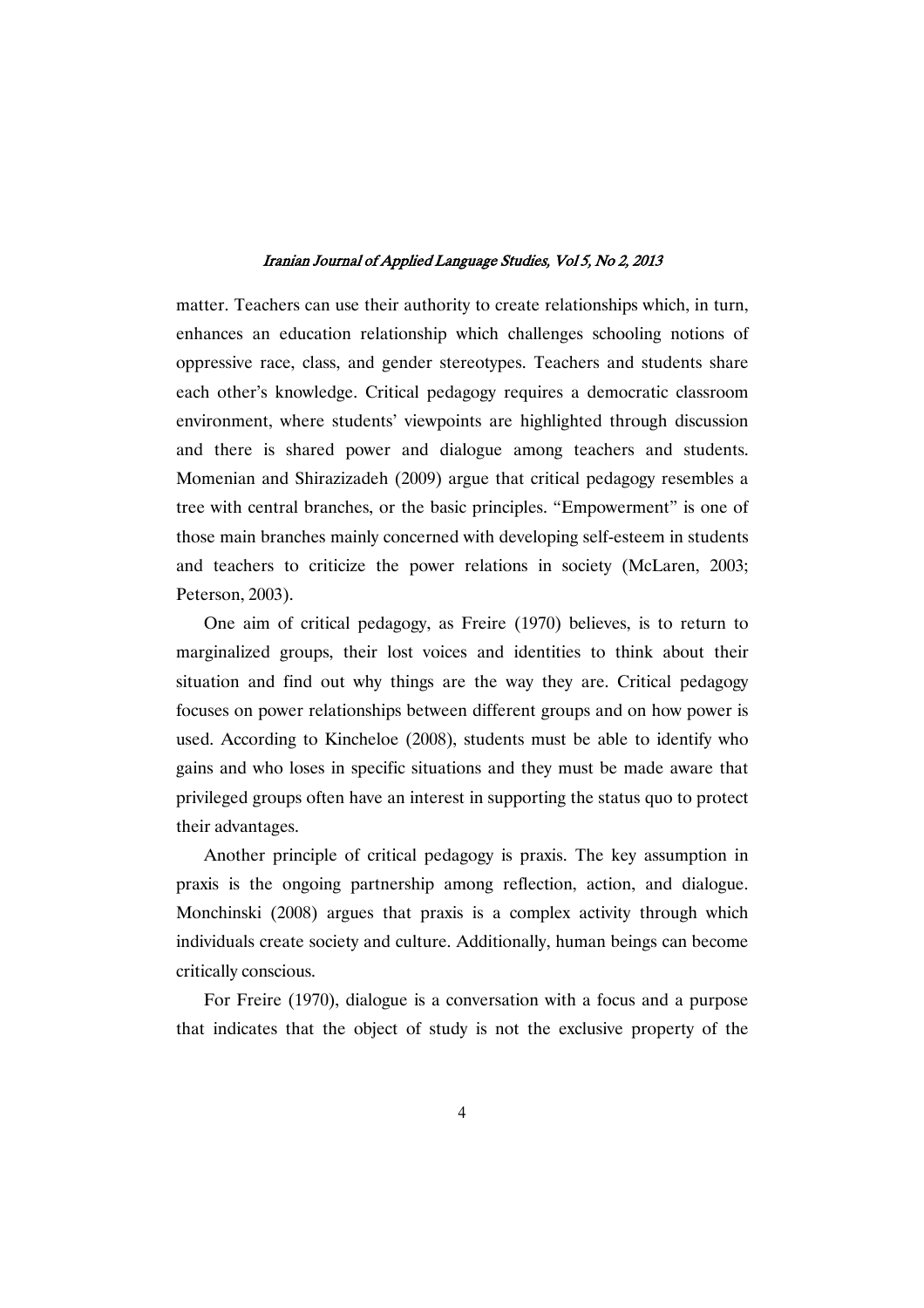teacher. Knowledge is not produced somewhere in offices and a textbook and then transferred to students.

The last principle of critical pedagogy is conscientization or making students' consciousness of the inequalities and the injustices surrounding them. Walker (2008) asserts that conscientization cannot exist without or outside praxis but the two exist in unity and express the permanently dialectical properties of the way people transform the world the way they are.

Edmondson and D'Urso (2007) believe that those who make educational policy rarely engage in classroom practice. That is, these policy makers in quite many cases completely disregard the concerns of classroom teachers and the expertise and dictate the most specific modes of institutional practice to them. In spite of the fact critical pedagogy has received worldwide attention, it seems to be a rather new issue in the Iranian context, where it is neither practiced by teachers nor supported by those involved in educational policies. According to Aliakbari and Allahmoradi (2012), the educational system in Iran represents a top-down approach with a noticeable emphasis on authority and discipline.

Awareness of the advantages of critical pedagogy in education and the significant role of teachers in classroom settings and the fact that every implemented educational policy reflects underlying assumptions related to concepts of school, values, and society justified research on the consequences of violating the principles of critical pedagogy in an Iranian context. Accordingly, the present study investigated the consequences brought about by violating the principles of critical pedagogies in the higher education system of Iran.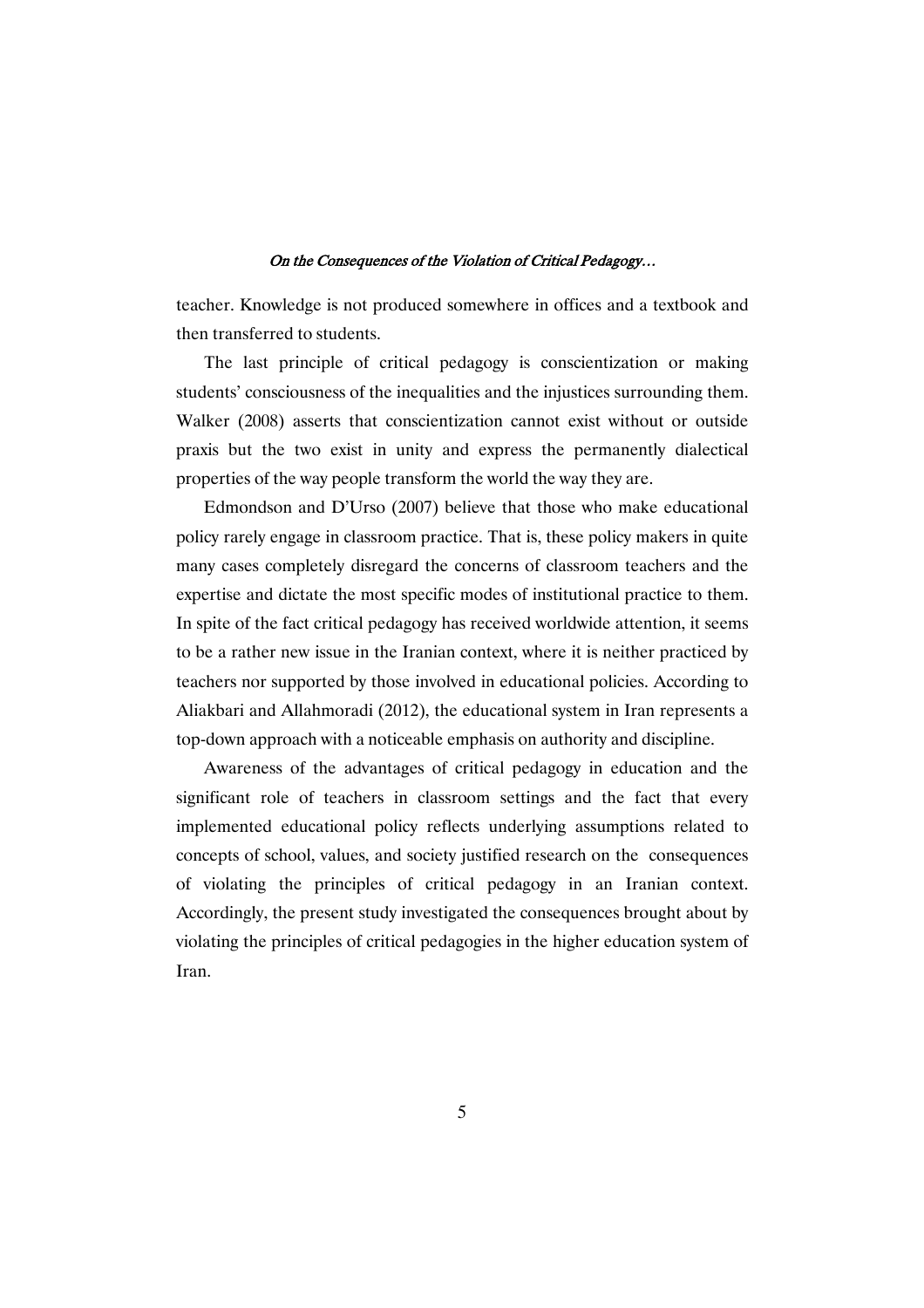### 1.2. Review of Literature

Recently, critical pedagogy has gained much interest and much practice has been done in this area (Akiakbari & Allahmoradi, 2012; Aliakbari & Azimi Amoli, 2014). McLaren (2003) has defined critical pedagogy as "a way of thinking about, negotiating, and transforming the relationship among classroom teaching, the production of knowledge, the institutional structures of the school, and the social and material relations of the wider community, society, and nation-state" (p. 35). Kincheloe (2005) believes that critical pedagogy deals with transforming relations of power which are oppressive and results in the oppression of people. Kincheloe (2008) considers the understanding of the politics of knowledge, identifying sources of power; the political nature of education, the rejection of economic determinism; justice and equality in education; the lessening of human suffering; changes in the nature of the relationship between students and teachers as central characteristics of critical pedagogy.

Critical pedagogy has been considered useful in fields other than education, including teacher training (Bartolome, 2004; Keesing-Styles, 2003), intercultural studies (Hovey, 2004), and post-modernity (Giroux, 2004; James, 2008). Shor (1996) discussed his experiences with trying to engage in critical praxis in his Utopia course, highlighting the success, challenges and lessons his students and he learned when trying to practice critical pedagogy. Similarly, Horan (2004) identified some of the success and challenges that she and her students experienced when attempting to put the theory of critical pedagogy into practice.

Alibakhshi and Macky (2011) also investigated the status of critical pedagogy among Iranian EFL teachers. They used a mixed design method. They argued that although Iranian EFL teachers were somehow familiar with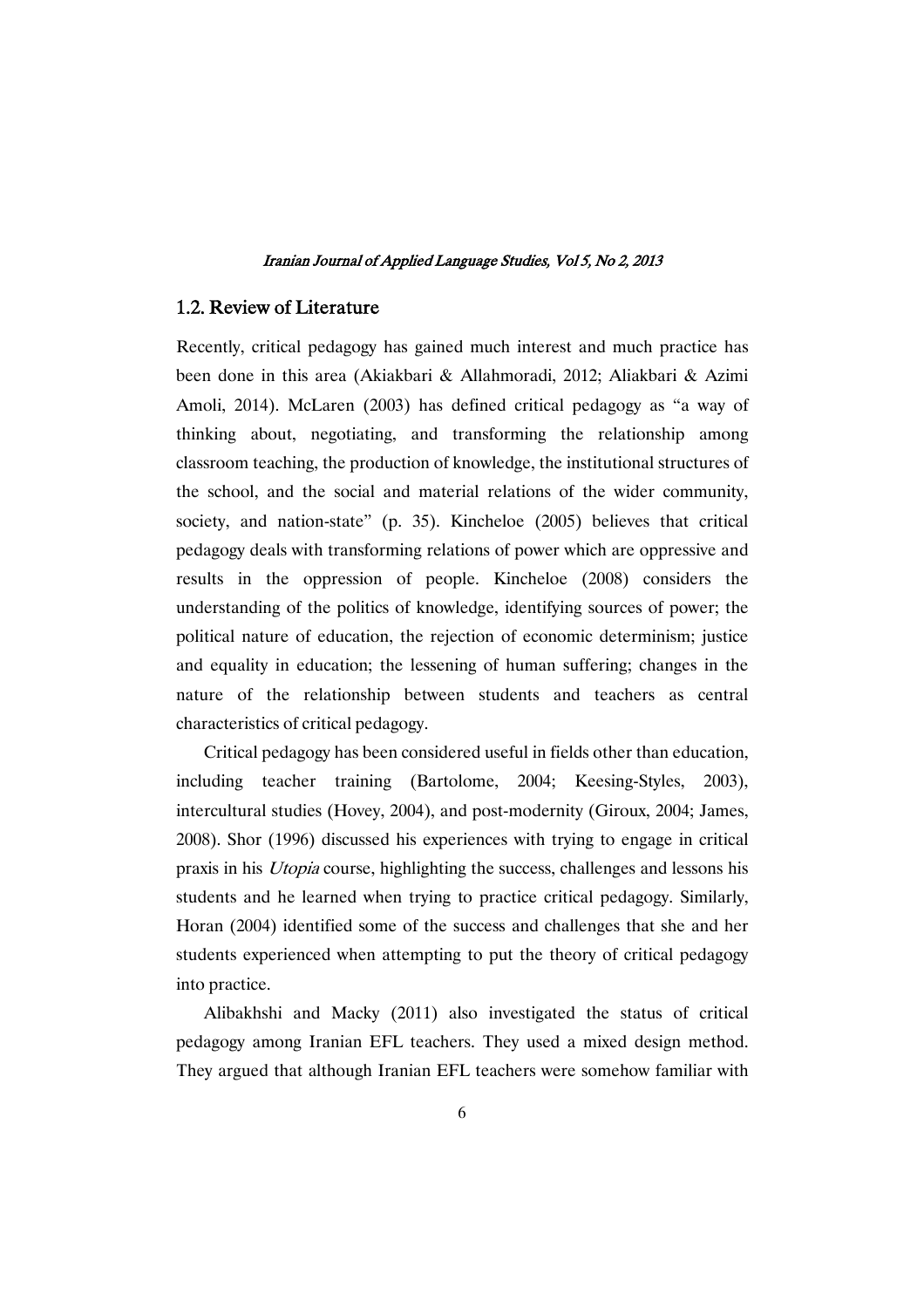critical pedagogy principles, they were not able to apply the principles in their EFL classrooms. The results of the qualitative part of their study showed that the main barriers of applying critical pedagogy are organizational and personal barriers as well as barriers related to learners.

Aliakbari and Allahmoradi (2012) investigated Iranian school teachers' perceptions of the principles of critical pedagogy. They surveyed 200 Iranian school teachers' views concerning critical pedagogy at elementary, secondary, and high school levels. Adopting the instrument of the principles of critical pedagogy scale developed by Yilmaz (2009), they examined differences in teachers' views on critical pedagogy by age, gender, and the level they teach. They argued that there was no significant difference between teachers' views concerning the given variables except for gender. Moreover, in spite of teachers' agreement and approval of critical pedagogy and its principles, they indicated the absence of critical pedagogy in the Iranian educational system, which can be attributed to the centralized top-down educational management.

In a similar vein, Yilmaz (2009) conducted a study in Turkey to investigate the views of elementary school teachers concerning critical pedagogy by gender, education, seniority, and place of school. The results showed that teachers were moderately in agreement with the principles of critical pedagogy. There was significant differences among their views according to educational background, professional seniority, and the environment of the school where they worked, while there was no significant difference among their views according to gender. In the same vein, Jorge (2009) explains that familiarity with and action concerning critical pedagogy is split across elite and grassroots sectors in Brazil, including language teachers.

Abdelrahim (2007) investigated the relationship between gender and experience in teachers' awareness of critical pedagogy. His study employed a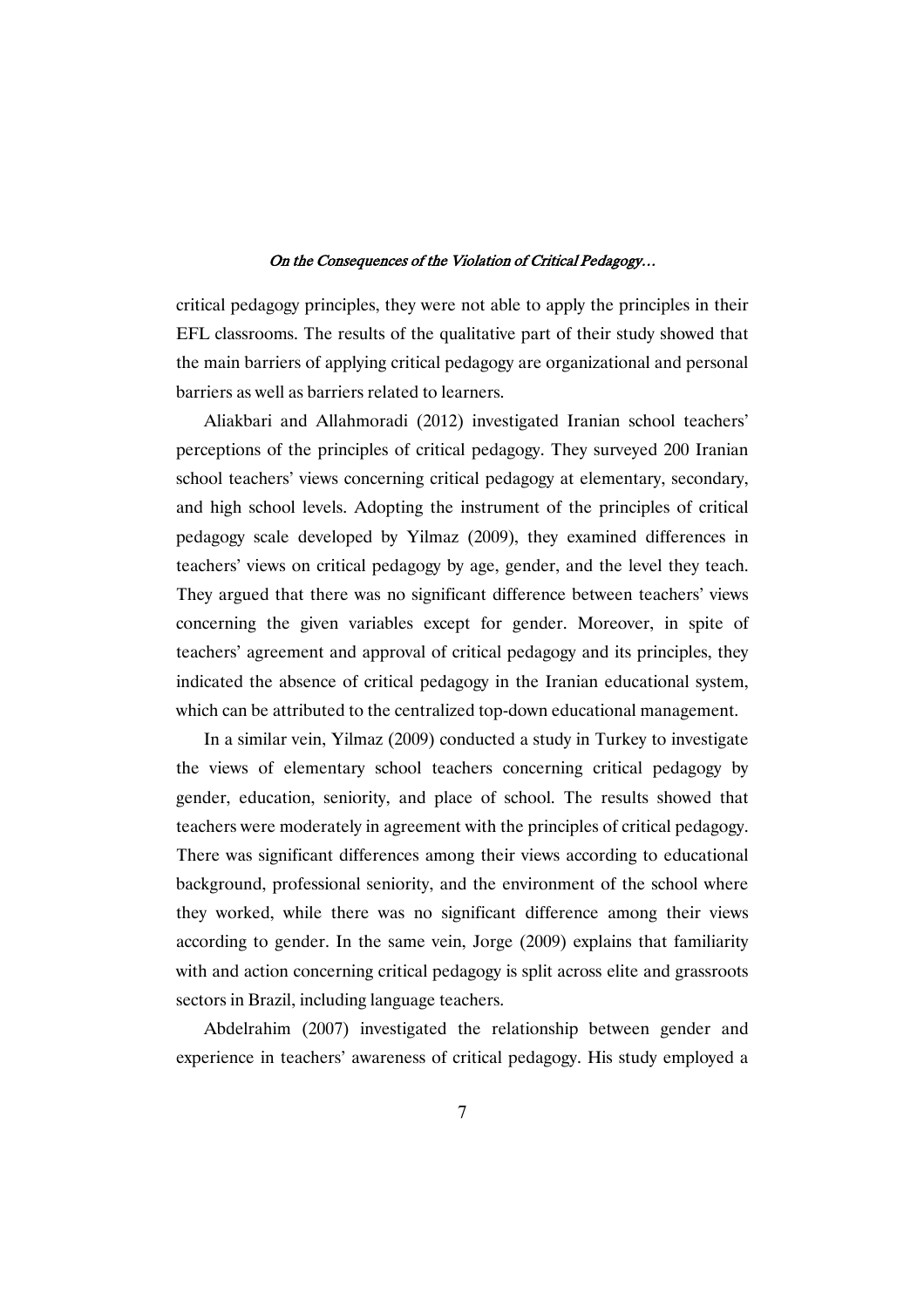mixed-method approach in which the qualitative part, one-on-one semi structured interviews with English language teachers, preceded and shaped the quantitative part in terms of data collection and analysis. The overall findings of both sections indicated that there is no significant difference between gender and experience in teachers' awareness of critical pedagogy.

In line with the above researchers, Hollstein (2006) evaluated the extent to which per-service social studies teachers, both during their junior year of undergraduate studies at Ohio University, and immediately prior to their student teaching experience, understood, assimilated, and used critical pedagogy. Three themes emerged as the conclusion of the study. First, participants lacked an understanding of critical pedagogy due to lack of immersion. Second, participants were unable to apply critical pedagogy in a lesson plan. Third, the participants inadvertently subverted the aims of critical pedagogy for social activism for change.

# 2. Purpose of the Study

Despite the great emphasis laid on the application of critical pedagogies, it is really surprising that very little attention has been devoted to the application of critical pedagogy as well as the consequences which the violation of its principles might have in the EFL education system of Iran. This study is an early attempt to explore the consequences which violating the principles of critical pedagogies might have in EFL education system of Iran. More specifically, the study sets out to deal with the following research question:

What are the consequences of the violation of critical pedagogy principles in EFL classrooms from Iranian EFL teacher trainers' perspectives?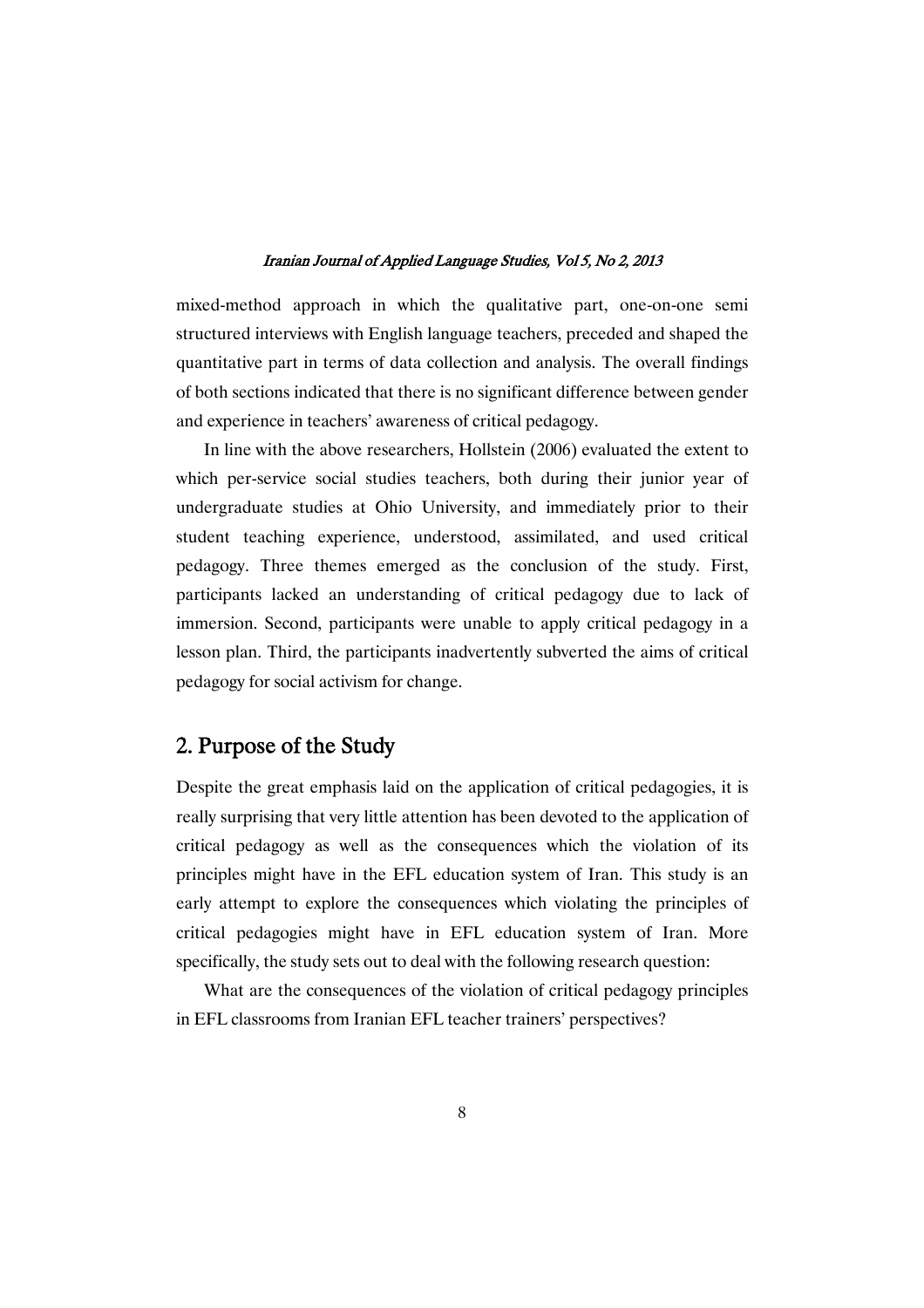# 3. Research Methodology

To understand and interpret participants' own descriptions of the phenomenon they individually and directly experience, phenomenological approach was used. Phenomenology is a strategy of enquiry which examines "how human beings construct and give meaning to their actions in concrete social situations" (Denzin & Lincoln, 1994, p. 204). It focuses on understanding the meaning events have for persons being studied (Maykut & Morehouse, 1994). The role of a phenomenologist is to first understand how people within a context collectively and individually understand and interpret phenomena. They then aim to record, interpret and explain the meanings which these individuals make of their experiences. This research study required qualitative instruments which would explore in depth the perspectives of EFL teacher trainers' perspectives about the consequences of the violation of critical pedagogy. Hence, data collection was initiated with the intent of conducting semi-structured face to face individual interviews.

### 3.1.Participants

For the individual interviews, a non-random sample of participants was selected based on the criteria that they were faculty members with at least five years of experience. The identified population thus comprised a homogeneous group of individuals based on their employment context and experience as well as familiarity with critical pedagogy. In the present study 15 EFL teacher trainers from different universities were interviewed. The criterion for selection of the participants was familiarity with critical pedagogy principles.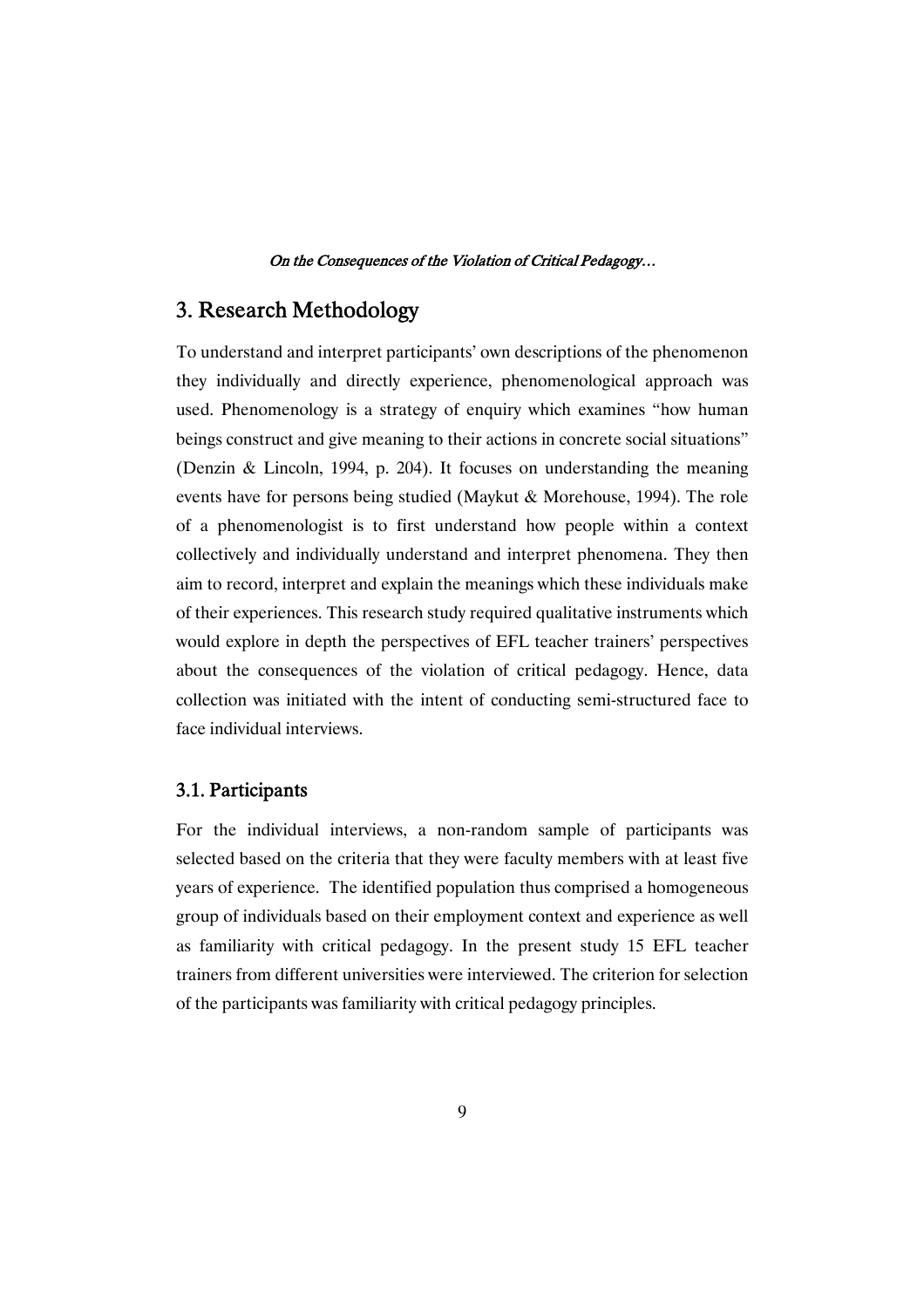### 3.2.DataCollection

The data of the study were collected through the technique of in-depth semistructured individual interviews. Participants' described personal experiences during the interview were tape recorded. After each interview, the data were transcribed verbatim and analyzed, and then the next interview was carried out. The initial interview questions were raised in particular ways to encourage the participants to freely talk about critical pedagogy theories and the problems which may occur if the educators do not conform to critical pedagogy principles: For instance "tell me what happens if a teacher does not follow the principles of CP. The later interview questions were, more technical, allowing the researcher to explore the issues that were raised by the participants in earlier interviews. Each session lasted between 30 to 70 minutes, with an average of 50 minutes. Interviews were terminated when data redundancy occurred. Data saturation occurs at the level in which no further information is obtained from present interviews and data (Strauss & Corbin, 1998). Theoretical saturation continued throughout the research process. We documented our analytic ideas and insights in relation to participant data, through memo writing.

### 3.3.DataAnalysis

Radnor's (2001) step by step guide to qualitative data analysis was followed. Interviews were first transcribed and multiple copies of the transcripts were printed. The transcripts were read for topic ordering to draw out and list topics that are linked to the original research question. These were listed on an A4 sheet of paper and color coded for use as a reference guide for subsequent readings of the transcripts.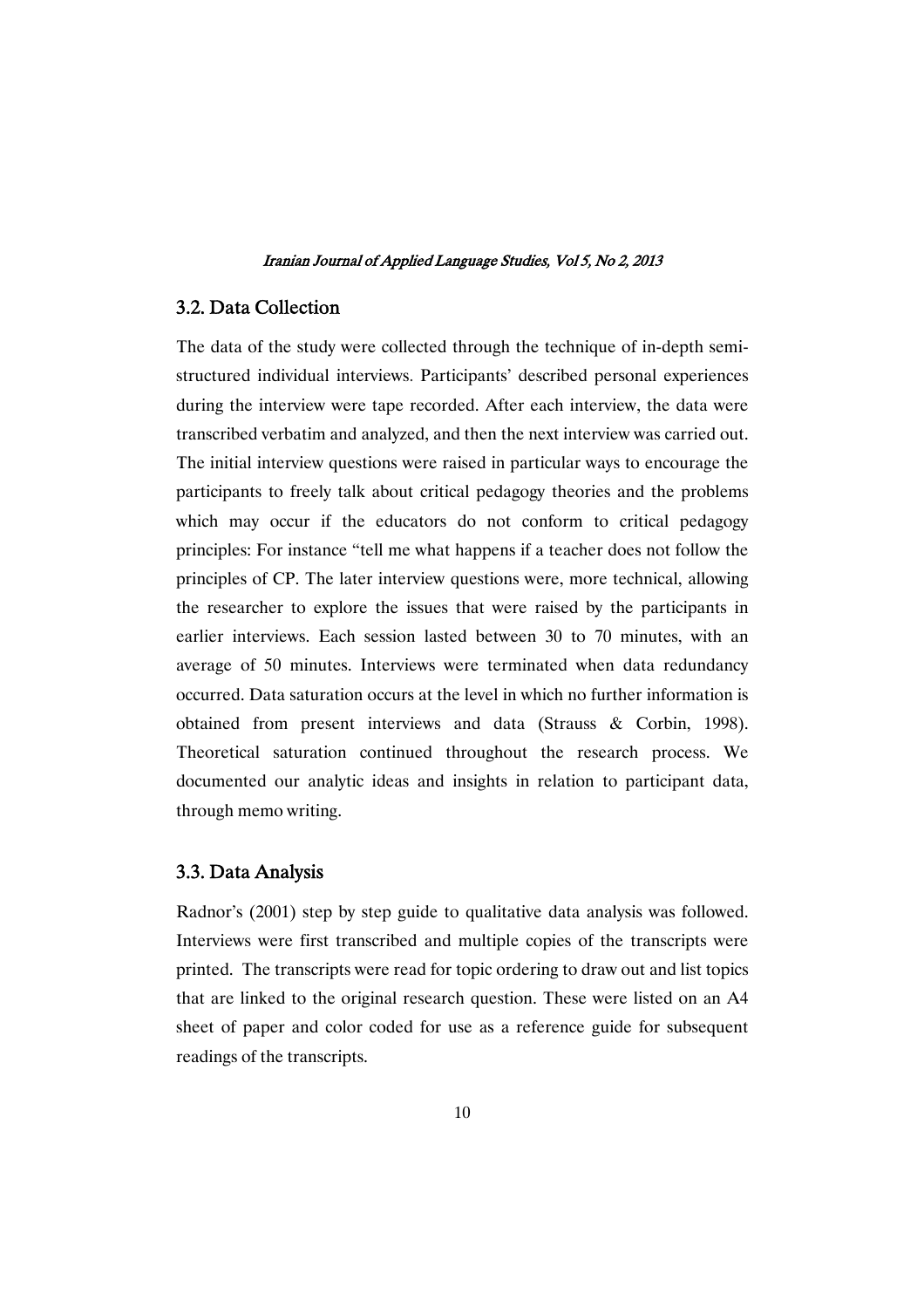A second careful reading of transcripts helps the researcher identify the explicit and implicit categories that emerge within each topic. The researchers color coded the categories using colors that corresponded with colors of the topic that they are part of. In case of more than one category in a topic, we used numeric coding. A third reading for content helped to identify quotes that are aligned with each category within the topics. The researchers labeled the quotes according to the category they represented. Keeping the master copy intact, we then used the word processor to copy and pastes the categories and quotes on separate Microsoft Word documents representing each topic. These were printed and read again to look for subtleties of meaning, in order to understand data, interpret it and write down the descriptions of my interpretation.

### 3.4. Research Validity

The conversations were recorded for accurate interpretations (Maxwell, 1992), while the participants were engaged in discussions, notes were taken and member checking was incorporated (Padget, 1998) by returning transcripts to participants for respondents' verification. Data were collected at the outset of each term of the academic year to guarantee a high degree of participants' involvement (Robson, 2002).

Hence, bearing in mind a researcher's status can impact on the participants' responses, the researchers tried to establish a trusting professional relationship with the participants. In addition, instead of selecting the participants randomly, the researcher invited volunteers from a homogeneous context.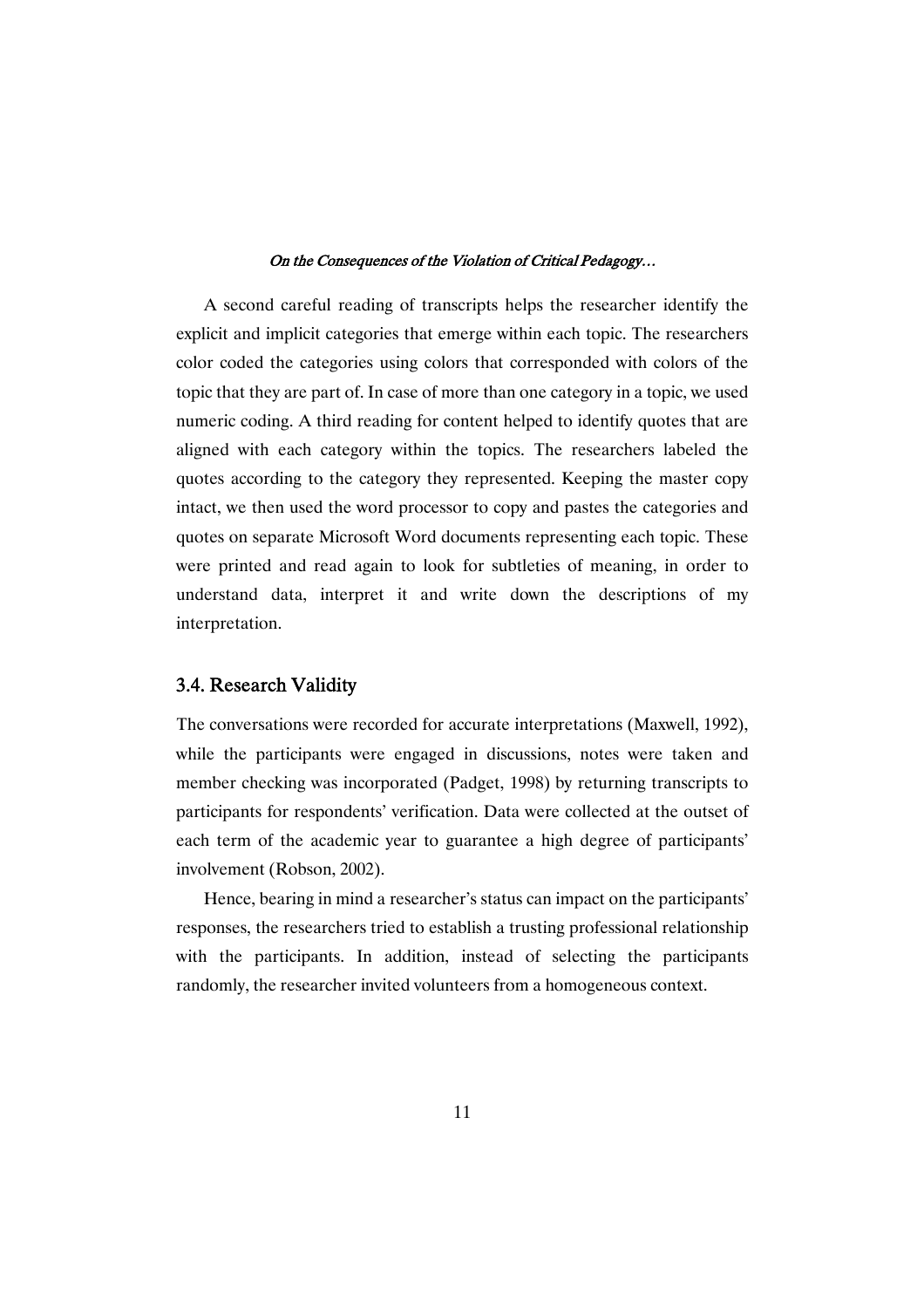### 3.5. Research Trustworthiness

Trustworthiness or reliability of methods and research practices in qualitative research is concerned with dependability (Lincoln & Guba, 1985) or the degree of consistency with which instances are assigned to the same category by different observers or by the same observer on different occasions (Silverman, 2000). Therefore, dependability of the research was increased in three ways. Firstly, all participants were provided with the same standardized questions which were carefully worded after piloting (Robson, 2002). Secondly, interviews were transcribed as accurately as possible and returned to participants for verification. Finally, according to Kirk and Miller (1986), all procedures of the research including transcripts, drafts and final reviews of data were documented, according to which the study could be replicated or reconstructed.

### 3.6. Research Objectivity

Trustworthiness in interpretive research is extremely valuable to assess the research quality. Hence, while the subjective nature of this research is acknowledged, the researchers attempted to the best of their ability to present an accurate, complete, detailed, and bias free account of the participants' views, perceptions, and feelings they were revealed to researchers and as they were experienced by participants.

# 4. Results of the Study

The content analysis of the interviews indicated that ignoring critical pedagogy principles by faculty members and teachers at any multicultural education system leads to several consequences. The main consequences were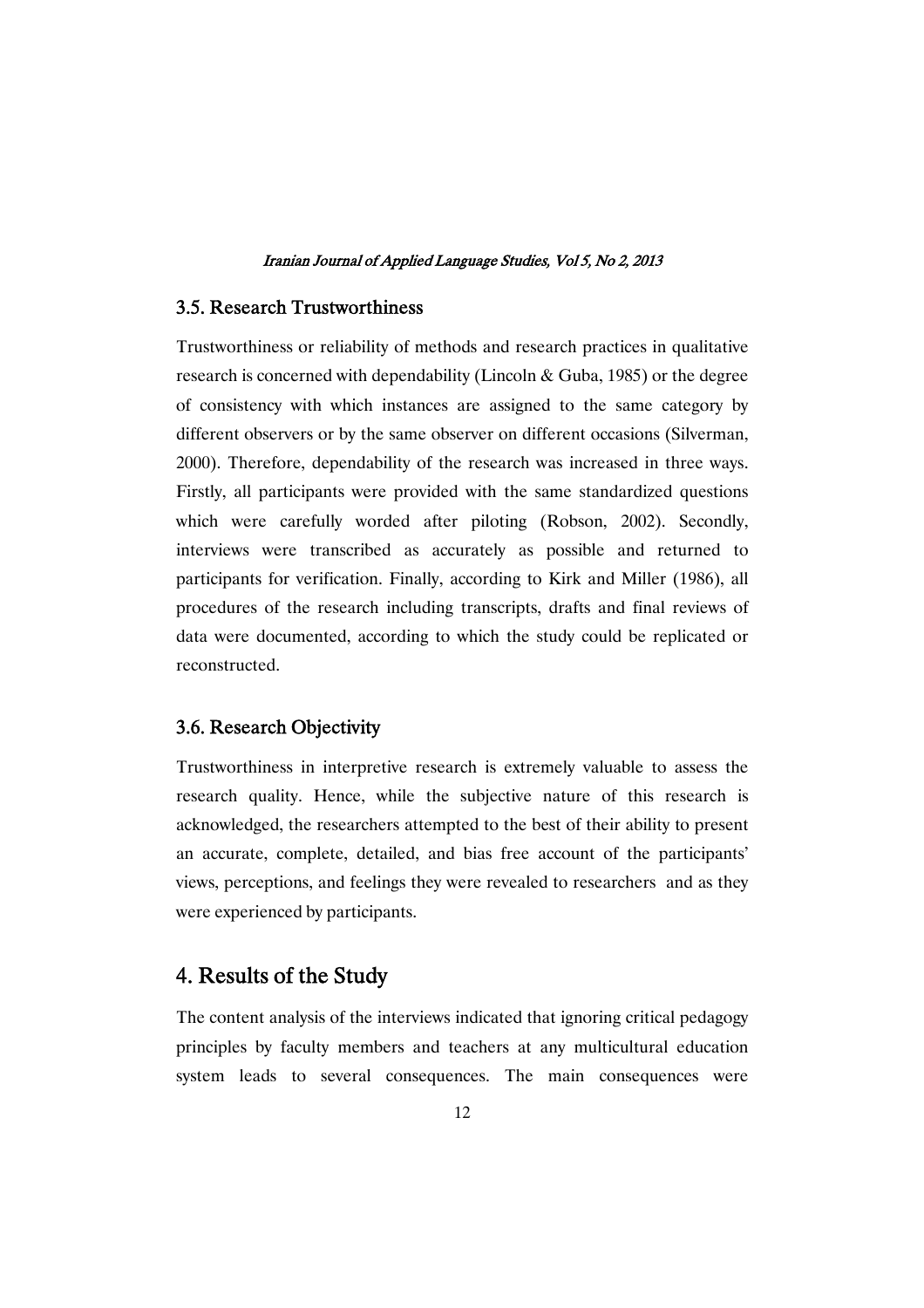categorized into educational, social, psychological, ideological, and ethical categories. Each of these themes is subcategorized into several sub-themes which are illustrated in the following parts.

### 4.1. Educational Consequences

This theme is subcategorized into teaching, learning, and testing subcategories.

a. Teaching consequences

Almost all participants argued that if teachers do not conform to the principals of critical pedagogy, they certainly practice teacher-oriented activities in their own EFL classrooms. They do not pay attention to the students' preferred activities and strategies. An EFL teacher trainer argued:

I sometimes observe classrooms at high schools. I always watch teachers teaching in their own ways and trying to finish their job without paying appropriate attention to the learners' styles of learning. They rarely pay attention to the students' comments at all. Well, such teachers follow their own ways of teaching, and in fact <sup>a</sup> kind of hidden dictatorship is practiced.

A 48-year-old EFL teacher trainer argued:

Recent approaches to teaching lay more emphasis on the interactive roles of learning in selecting teaching materials and teaching activities. One of the assumptions of critical pedagogy is to ask for the learners' comments on the elements of <sup>a</sup> curriculum including teaching methods and materials. Therefore, if the students are not given <sup>a</sup> chance to contribute to the teaching process, the outcome will certainly be <sup>a</sup> teacher dictated curriculum which may be boring to the learners.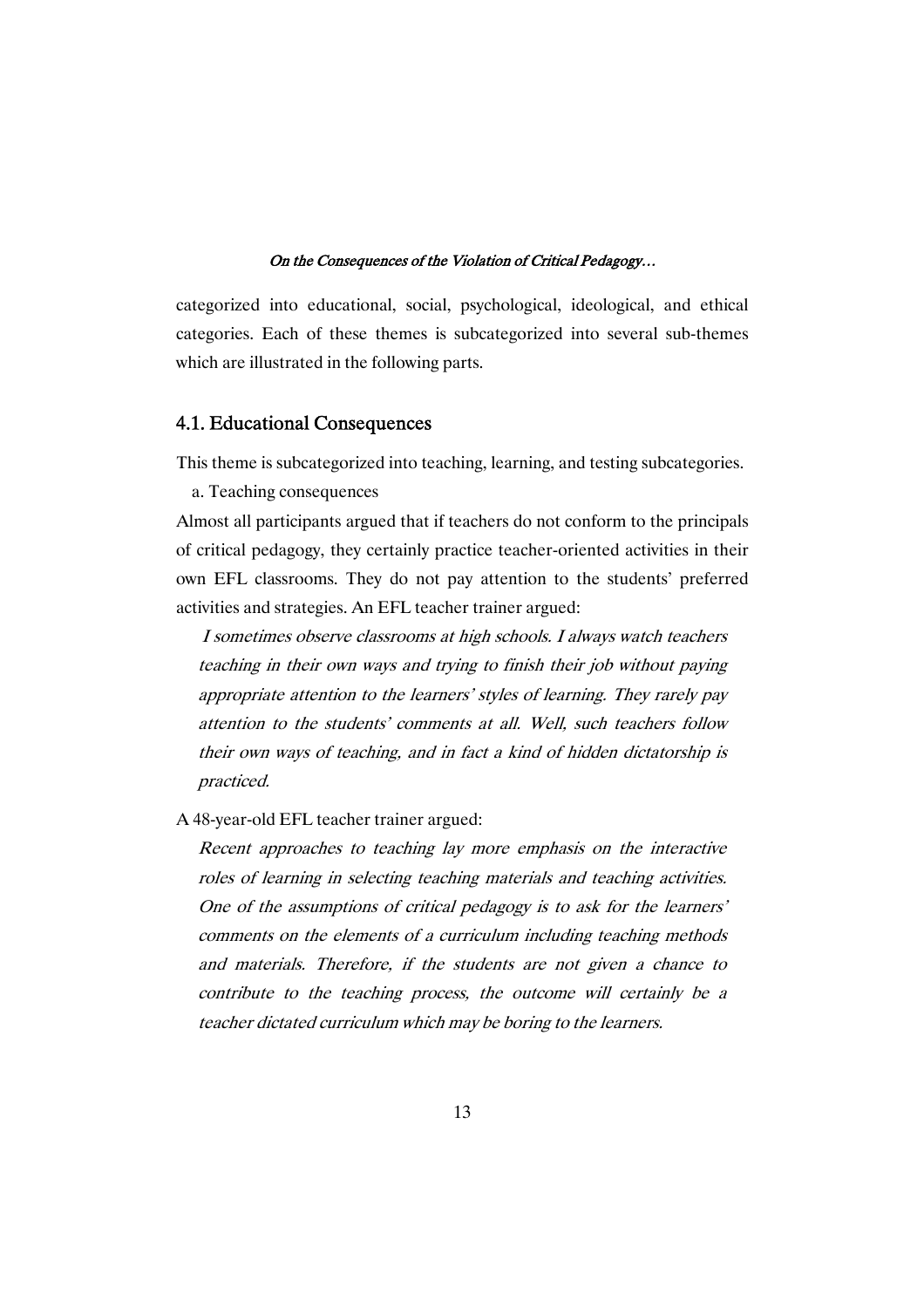Another subcategory of teaching consequences which emerged from the results of the present study was teaching irrelevant and unnecessary materials. That is, teaching materials which are not in line with the learners as well as society needs. The following quotation highlights the theme.

An associate professor of applied linguistics at one of the state universities argued:

One of the principles of critical pedagogy is to make use of materials which are needed by the learners and society at large. That is, the social problems and the materials which learners love to learn must be covered within an educational curriculum. If not, the results will be <sup>a</sup> sort of materials which are not preferred by learners and are not related to the social problems of the society.

### a. Learning Consequences

Almost all participants argued that if educators do not obey the principles of critical pedagogy, some learning problems will occur. One of these problems is low learning achievement due to the teachers' ignorance of learning theories. An associate professor of a TEFL department argued:

Recent learning theories are much concerned with individual differences, learners' personality types, and learners' styles of learning. If teachers' teaching methods are not consistent with learners' affective and cognitive attributes, they might not learn appropriately and they may not be able to acquire educational objectives.

A 43-year-old assistant professor of the department of English language literature stated:

Teachers should bear in mind that if the teachers in the classroom act against what students like to learn, and if teaching materials are against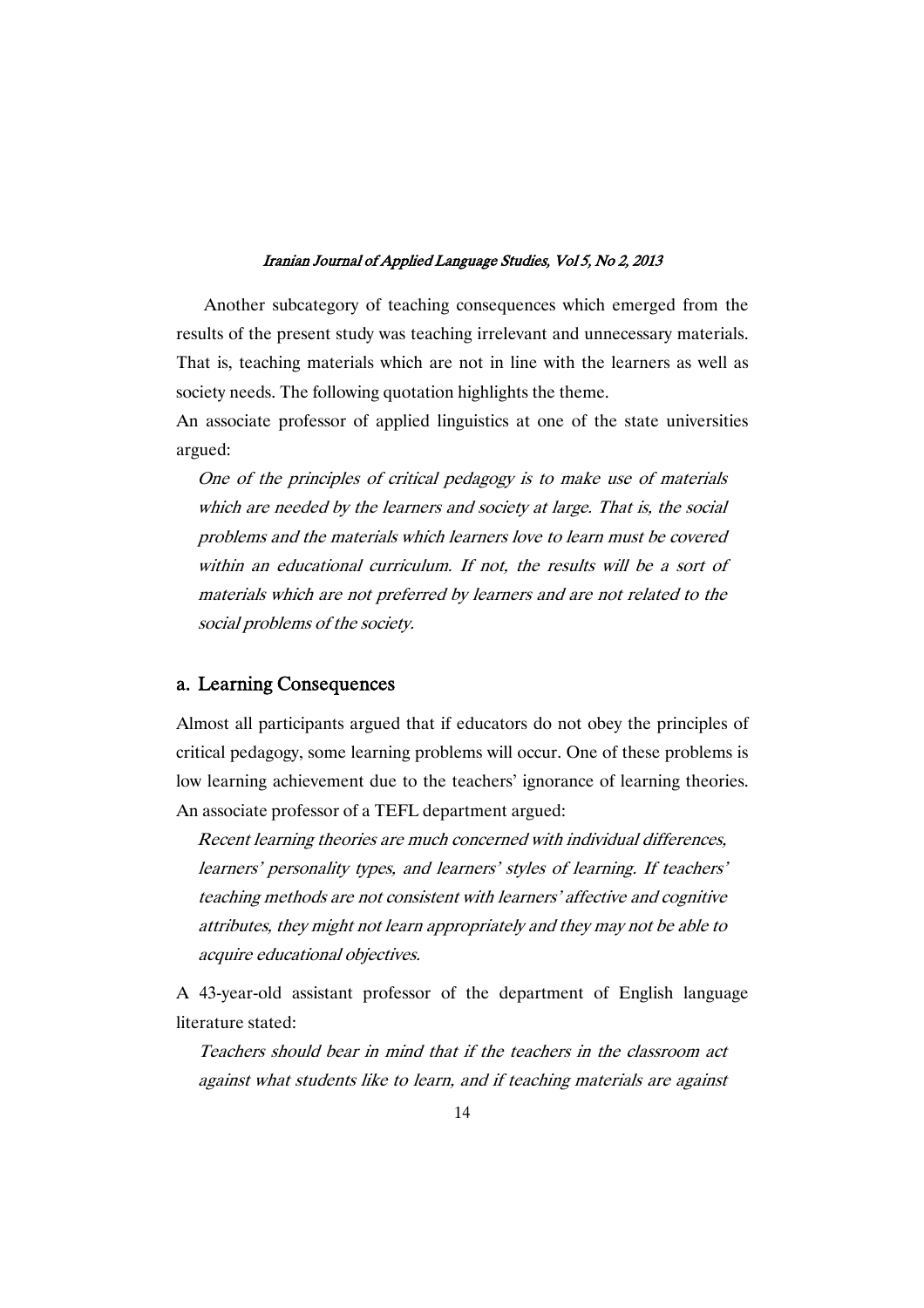students' beliefs, cultural values, and personality attributes, the students will certainly resist the teachers and do not pay attention to teaching activities at all. As the results, no learning takes place.

Rote learning and lack of criticality among the learners also occur if educators do not follow the principles of critical pedagogy. An associate professor of language teaching believed:

When the learners' innovations and creativities are repressed by the teachers, they just follow the teachers' instructions and memorize whatever is dictated by the teachers. Memorization as put by behavior psychologists will lead to rote learning. As the results, the learners are not able to make use of whatever they learned in their real life situations.

### C. Testing Consequences

The third subcategory of educational consequences is testing related issues. The participants argued that if critical pedagogy principles are violated, several negative consequences will occur such as test unfairness and test bias. An assistant professor of applied linguistics argued:

There is <sup>a</sup> relationship between learners' personality traits and testing method. That is, students with specific personality trait may like multiple choice questions but the test takers with another personality trait may prefer essay type questions. Therefore, the test methods which are not in line with learners' personality traits may be bias to <sup>a</sup> group of learners and test takers.

Fairness in testing and measurement is another theme extracted from the analysis of the data. The participants argued that it is sometimes observed that the contents of test are familiar to certain groups of test takers. It has been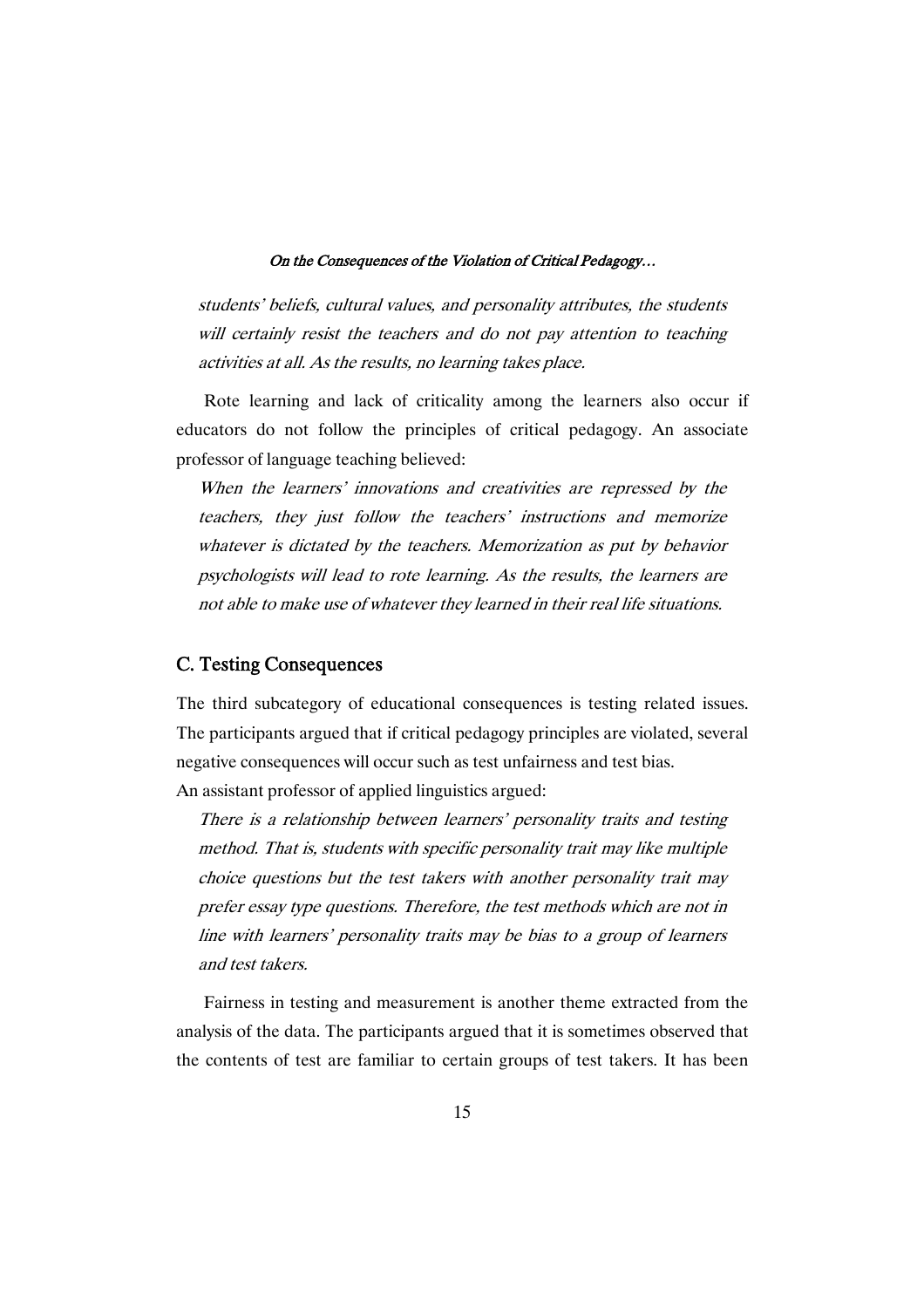verified that background or cultural familiarity influences the performance of test takers. Therefore, when test items and contents lead to test facility for students with a specific cultural background and cause difficulty for the other test takers, the test takers violate the principle of test fairness.

An associate professor interested in testing and assessment stated:

Because of my interest in testing, I sometimes ask my students to list their favorite testing methods and formats. Surprising, students list different testing method preferences. Therefore, making use of one single testing method does not seem to be fair and test takers with different personality types have different performances on tests with different test methods

The participants also believed that if critical pedagogy principles are not taken into account, there will be a centralized testing system. In fact, centralized testing system is not appropriate for countries in which universities and schools are not equipped with the same facilities, teachers, etc. Therefore, a test particularly high-stake ones such as the national entrance examination to universities would not not fair. The following quotation from an associate professor with 25 years of experience in teaching at universities exemplifies this theme.

You see our country consists of 33 provinces with different climatic conditions, facilities, and distances from the center. Educational facilities are not equally distributed among the provinces and cities. Despite such inequalities, one single national test is administered to select the most qualified candidates for entry to universities .undoubtedly; such <sup>a</sup> kind of test is not fair and will lead to discrimination among the stake holders...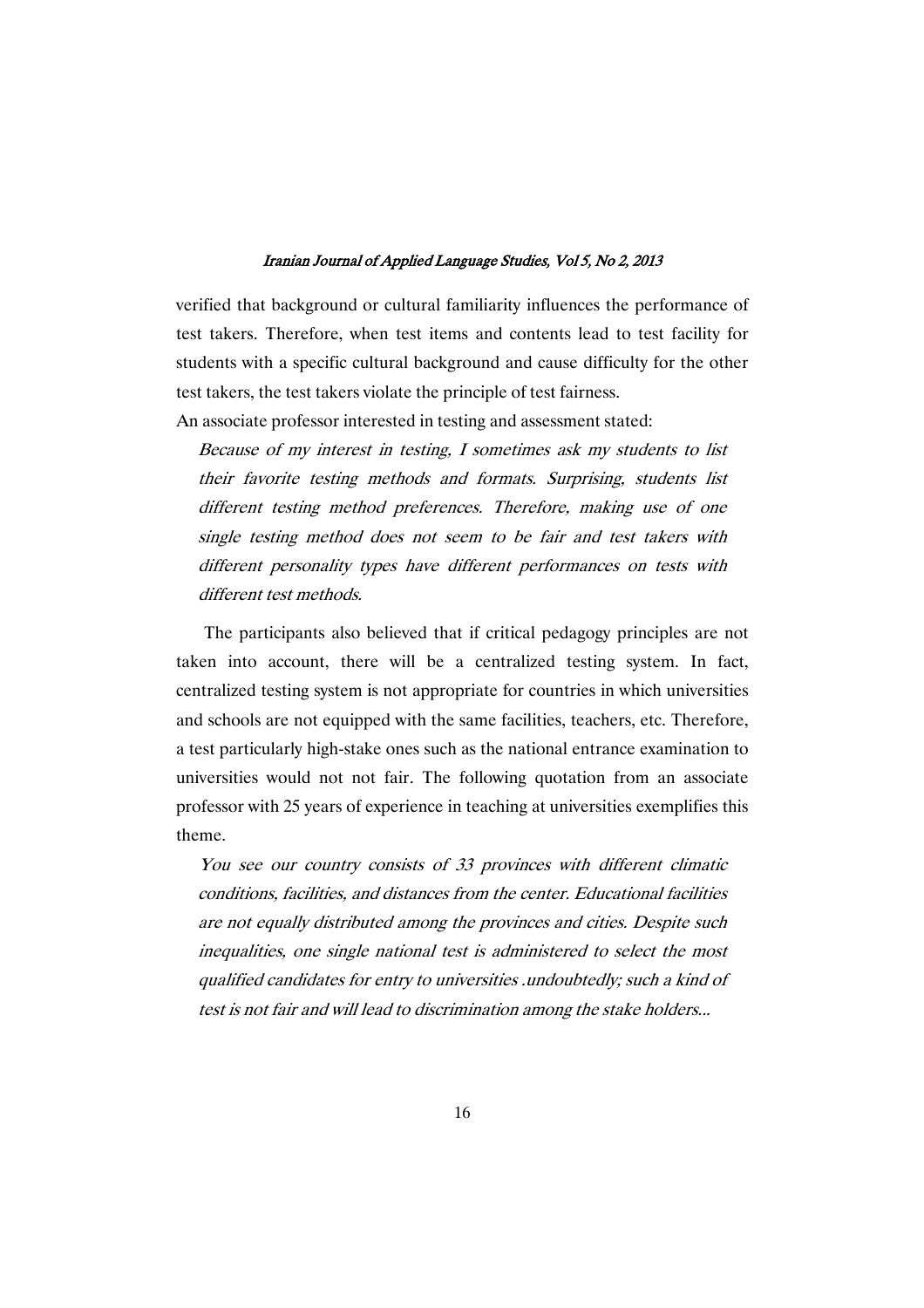### 4.2. Psychological Consequences

The second extracted theme was coded psychological consequences which includes anxiety, stress, negative attitudes, disappointments, and teachers' burnout. Each of these subthemes is described in details in the following parts.

#### a. Anxiety and Stress

A majority of the participants argued that the violation of critical pedagogy within any educational system will lead to stress and anxiety among the learners.

The following quotation from a professor of TEFL illustrates the theme:

When classrooms are not interesting and educators do not take into account learners' needs, interests, academic needs, abilities, and lacks, students will feel stressful and anxious.

### b. Motivation

Almost all participants believed that the violation of critical pedagogy principles can decrease the rate of motivation particularly intrinsic motivation among students.

An assistant professor of English language teaching argued:

Human beings like to learn and motivated students are more successful. If educators do not try to keep the students motivated by making use of interesting, local, and culturally related materials in the classroom, the learners may lose motivation and may not do their best to learn more.

An associate professor interested in curriculum planning argued:

Sometimes through some case and action research studies, it is observed that teachers are reflective, do not confess their mistakes, and even resist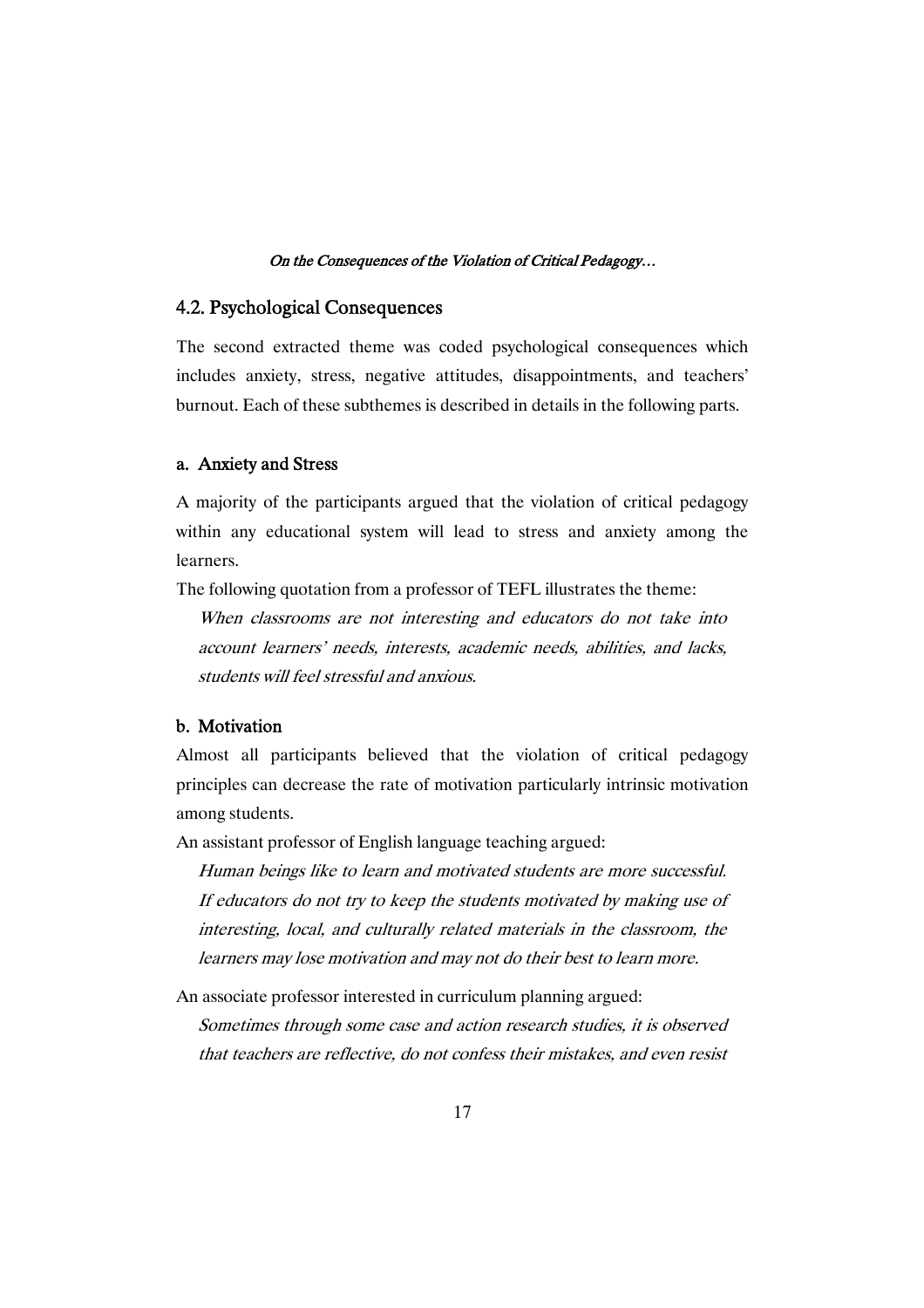insightful comments of the students. In such learning contexts, learners lose their motivation.

### c. Self-confidence

Almost all participants argued that learners' high self-confidence plays an important role in learners' achievements. The acquired self-confidence during school and university days influences the people performance in all aspects of life. If educators reprimand students for minor mistakes repeatedly, if they always reject the learners' comments and wants, etc, they will lose their self confidence and self-esteem. An assistant professor argued:

Personality traits of the learners particularly their self-confidence, selfesteem, and attitudes are shaped by formal and hidden curriculum. Whatever, they acquire, observe, and use during university and school terms influence these traits. If whatever an educator does, does not suit learners' preferences, wants, needs, and lacks, their self confidence, self esteem and attitudes will be negatively influenced.

### 4.3. Social Consequences

This theme is further subcategorized into unqualified citizens, indifferent and unfaithful citizens, gender segregation, violation of individual and minority groups' rights, uncritical citizens, and human resources' burn out.

The participants of the study argued that the goal of education is to train and prepare the citizens for life and as well as for taking social responsibilities in the future. They also argued that education is always political, and teachers and students within any education system should become transformative intellectuals and cultural workers who are capable of identifying and redressing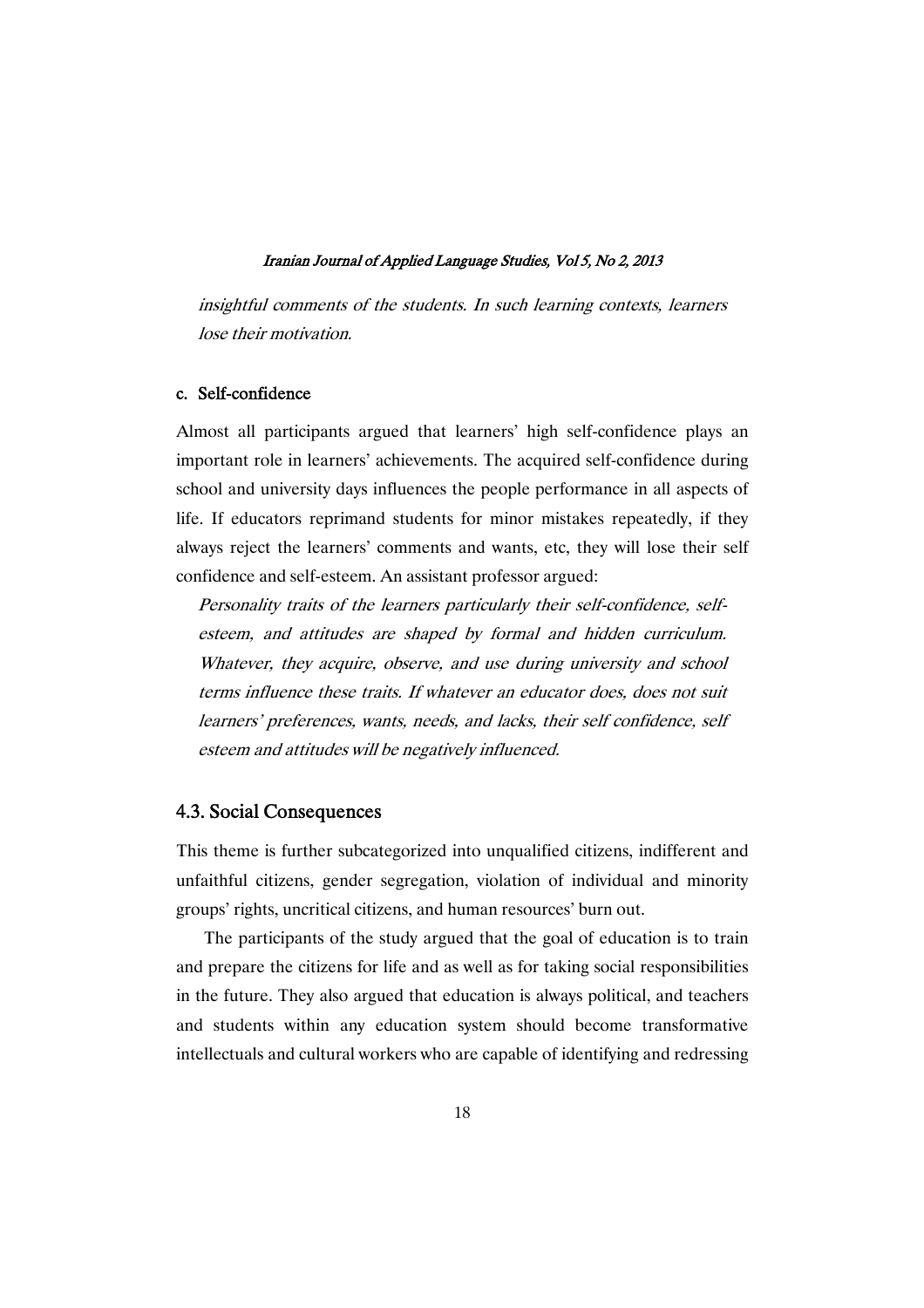the inequalities, injustices, as well as myths of an often oppressive therefore, violation of critical pedagogy either directly or indirectly leads to training unqualified citizens, citizens who are indifferent to their society, and the citizens who act against their country and culture.

An associate professor argued:

Learners imitate their teachers. If they are informed about the real problems of the society, if the solutions to the problems are either through formal or hidden curriculum conveyed to the learner, they can become intellectuals who are concerned with the joys and pains of their society. Actually, through curriculum, learners can be turned into faithful soldiers for the country and society. In fact, they feel <sup>a</sup> sense of responsibility for whatever may happen in the society.

Gender segregation and violations of both individuals and groups' rights are some other consequences of violating the principles of critical pedagogy. As participants of the study and review of literature indicate, the main assumption of critical pedagogy is equality of male and females and minority groups and the groups with dominant culture and power. However, if educators act against this, they contribute to the violation of learners' rights and gender discrimination and segregation in contexts with dominant and minority groups. An associate professor argued:

Critical pedagogy is really needed in learning contexts with different genders, social classes, immigrants as minority groups, and natives as dominant groups. If not, several negative consequences such as discrimination and segregation, and violations of rights will occur.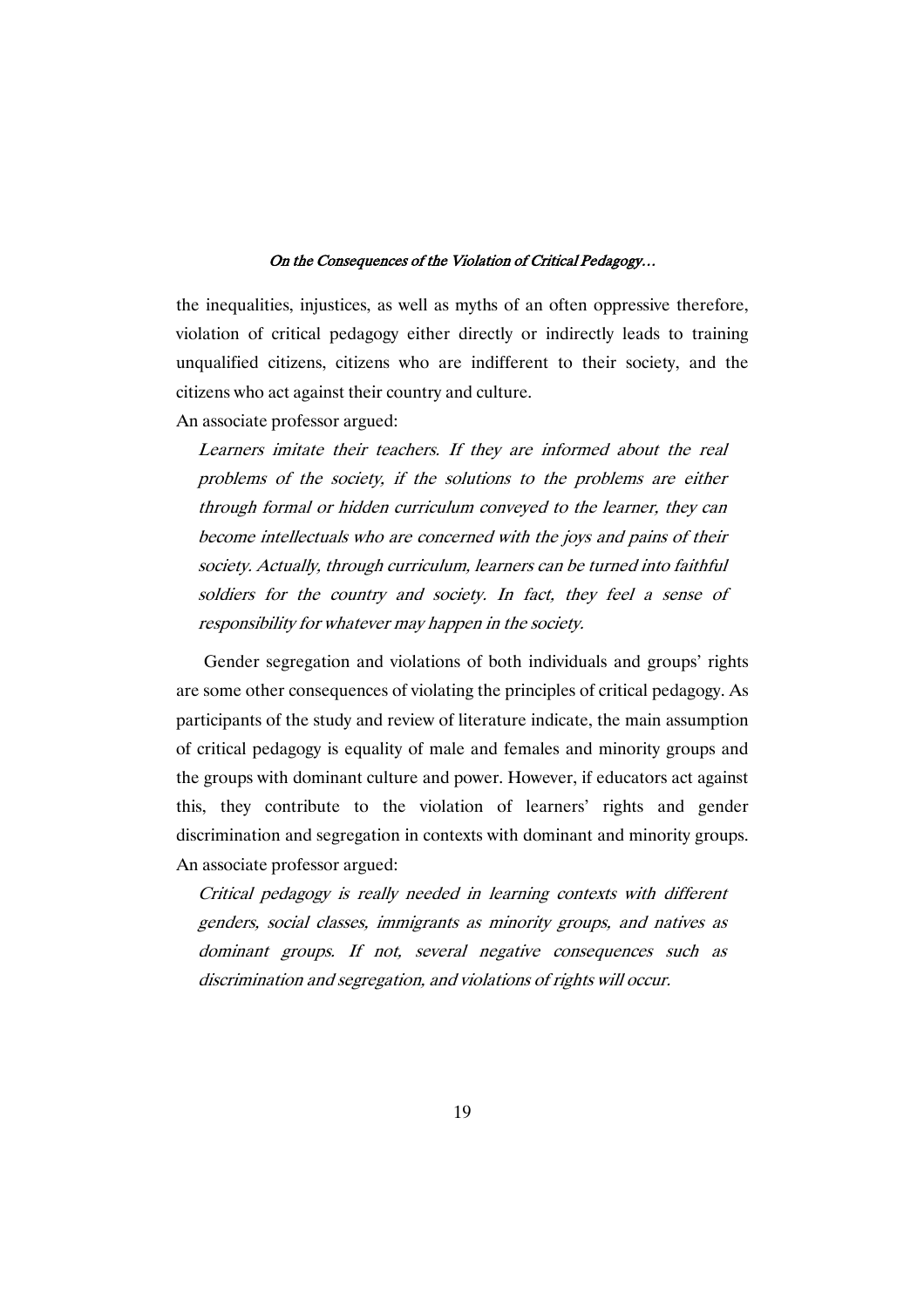#### d. Human resources' burn out

Educators are important human resources for any country. Participants also agreed that when educators are aware of critical pedagogy but they cannot apply them, they get tired of their jobs and a burnout happens among them. The following quotation illustrates the point.

Sometimes in my classes, while talking about critical pedagogy, my PHD candidates state that they want to apply critical pedagogy principles in the classroom, but due to the localized system of education, they cannot. They say that they know some teachers who are burnout and have no motivation for teaching at universities because of these issues.

### 4.4. Ideological Consequence

The next theme of the study which was extracted through content analysis of interviews was labeled ideological which is further categ-3orized into culture (shock and acculturation), language (loss and attrition), and beliefs (towards the local values of the society). Almost all participants argued that through education the ideology, culture, and native language of the learners can be developed, shaped, or endangered. If teachers teach in line with the principles of CP, ideology of the learners will develop, their cultural values are learned, and their native language is maintained. Otherwise, the attrition and loss of native language which is deeply rooted in civilization, tradition, and culture of nation are inevitable. They also argued that learners from minority groups and immigrants may easily forget their own culture and learn the culture of dominant groups. Moreover, they argued that in multilingual and multicultural setting, the learners may change their attitudes toward their own culture, native language, and social norms if the educators do not make them aware of the possible dangers.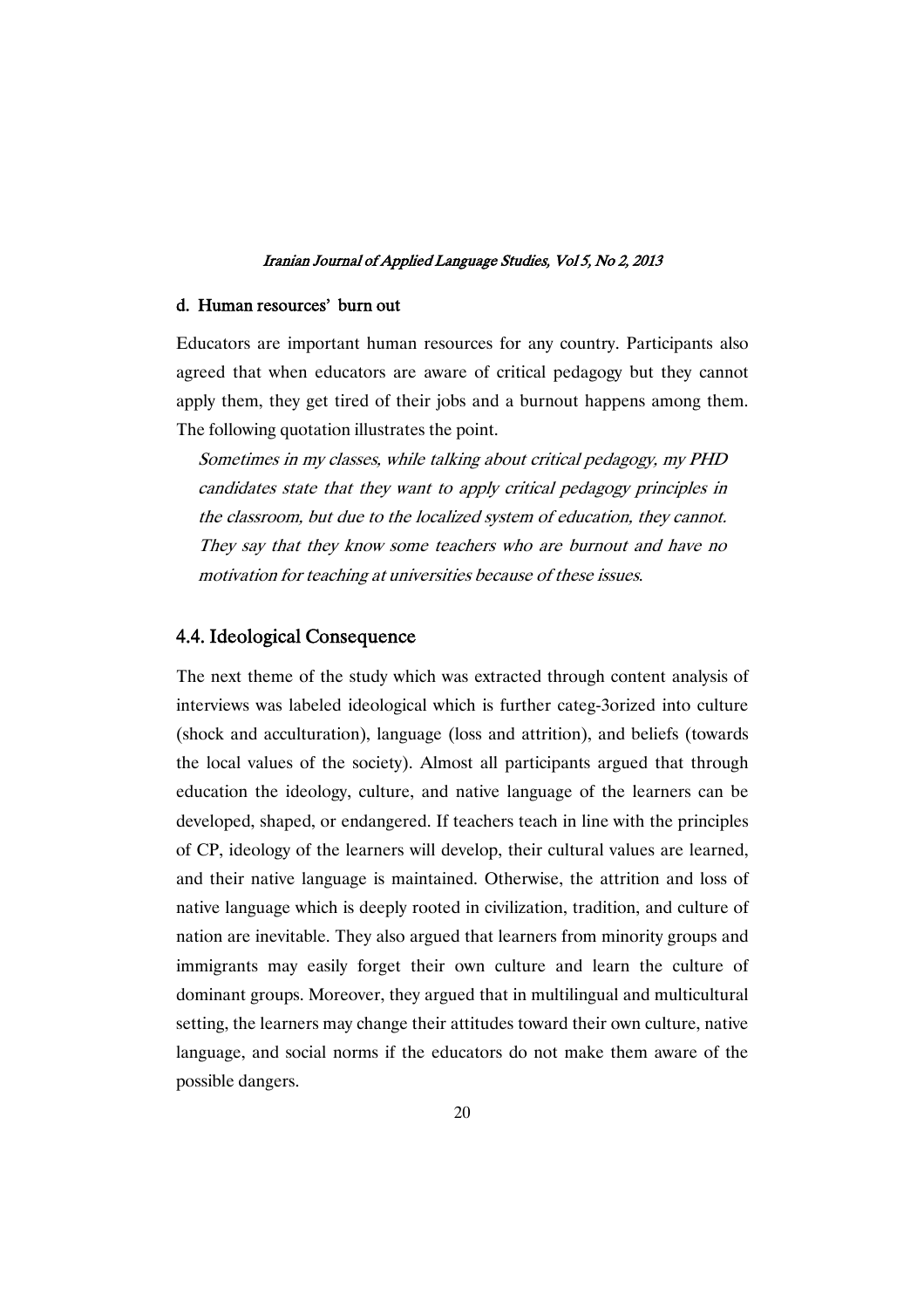# 5.Discussion

The results of the present study indicated that the violation of critical pedagogy principles in educational settings would lead to negative educational, psychological, social, and ideological consequences. First of all, the results indicate that in educational contexts in which critical pedagogy is not practiced, teachers only serve as transmitters of knowledge. This finding is consistent with Beydogan (2002) who has argued that teachers, by only transmitting information, would turn themselves into a part of the curriculum as course books, unit periodicals, and information sheets. On the contrary, schools are expected to be the contexts where there is intensive interaction and it is expected that learners develop a perspective on life itself in such settings.

Another finding of the study was that if critical pedagogy principles are violated, some negative learning consequences would certainly occur. The results are consistent with Alibakhshi (2011) who has argued that if the learners' personality types, attitudes, learning styles, motivations, and interests are not taken into account, learning does not take place and students' achievements will rapidly decrease. The results are also consistent with several conceptual and empirical research studies carried out by researchers (e.g., Eysenck, 1978; Hashway, 1998; Messick, 1996) who have argued that learners' personality and learning styles are closely linked, that many style theories are personality-based, and that styles should be the construct which can be used to build a bridge between learners' cognition and personality in education.

In addition to learning and teaching problems, the violation of critical pedagogy will lead to some testing related consequences. The findings are in line with those of Alibakhshi, Kiani, and Akbari (2009), Messick (1994, 1995, 1996), Davies (1997), Hamp-Lyons (1997a, 1997b, 2000, 1999), and McNamara (1999), who have argued for a professional morality among language testers to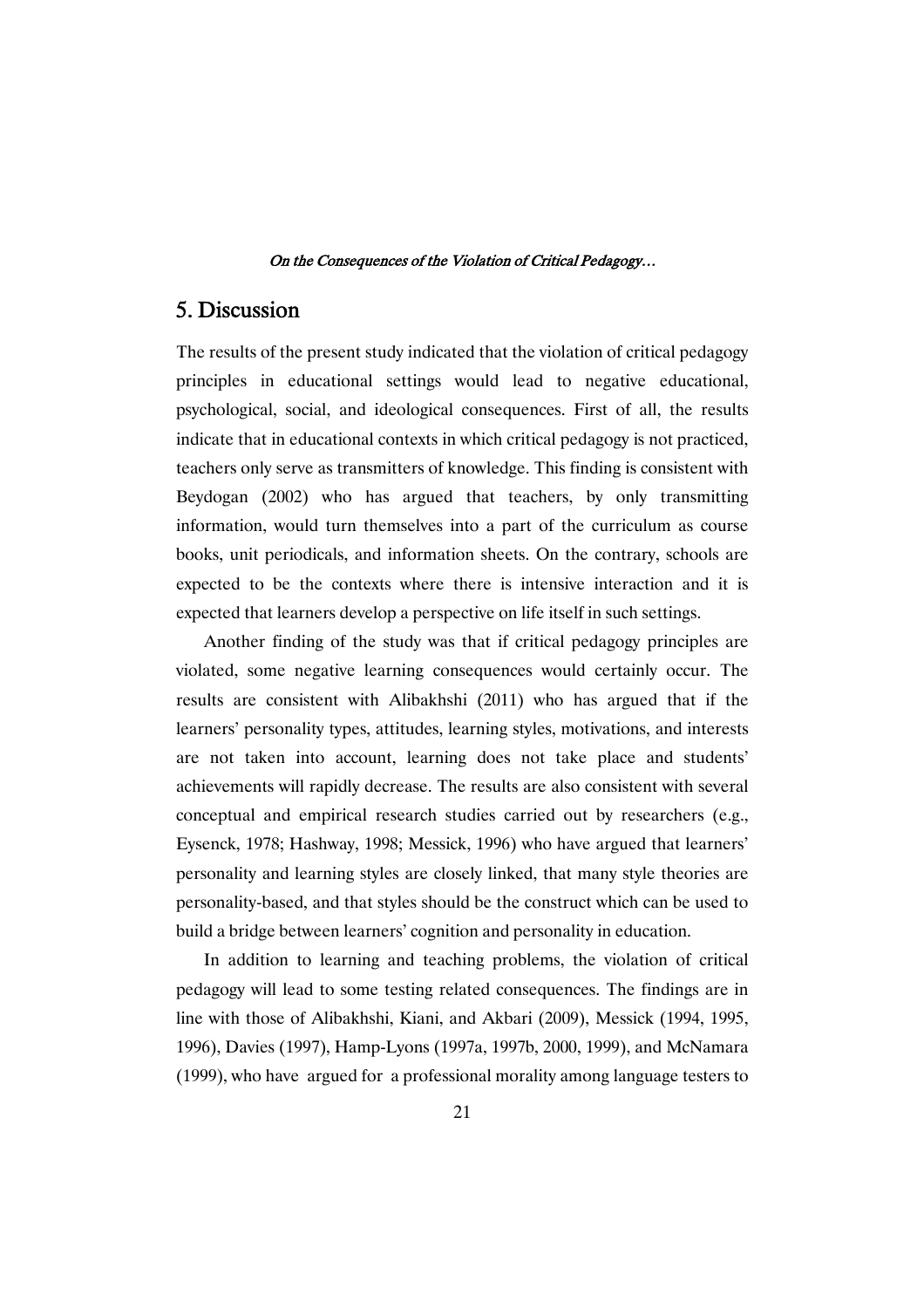protect the profession's members and individuals from the misuse and abuse of the high stake tests.

The second extracted main theme of the study was psychological which consisted of learners' affective domains: anxiety, stress, self confidence and self esteem. Learners' affective variables are greatly influenced if teachers are not well aware of these traits and do not try to meet these needs. As Griffs and Nguyen (2006) have argued, emotions and feelings are important to how students feel. These emotions and feelings are an important part of the interactions and relationships which shape within the classroom. Data of the study by Russell (2004) indicate that relationships in the classroom directly influenced the learning environment. Therefore, in line with Williams (2003), it could be discussed that learning is vital for students to master skills but the cognitive areas are greatly affected, if the affective domain is ignored. If one feels stressed, sad, threatened, etc., the learning process can break down. Respect towards individual differences is also a necessary characteristic of a healthy classroom environment which supports learning (Williams, 2003).

The results of the study are also consistent with the findings of Adkins (2004). He believes that three domains of psychomotor, cognitive, and affective are closely integrated aspects of human learning. Many institutions lay more emphasis only on the skills and knowledge domains. Quite many trainers of educational professionals have ignored the affective domain because of its complexity. Unfortunately, the cognitive domain looks like a skeleton without the skin if one forgets to nourish the affective domain (Adkins, 2004). The results are also supported by Thompson (2008) who believes that building and maintaining relationships in classrooms are necessary. And to build relationships, teachers must be able to build rapport and foster a learning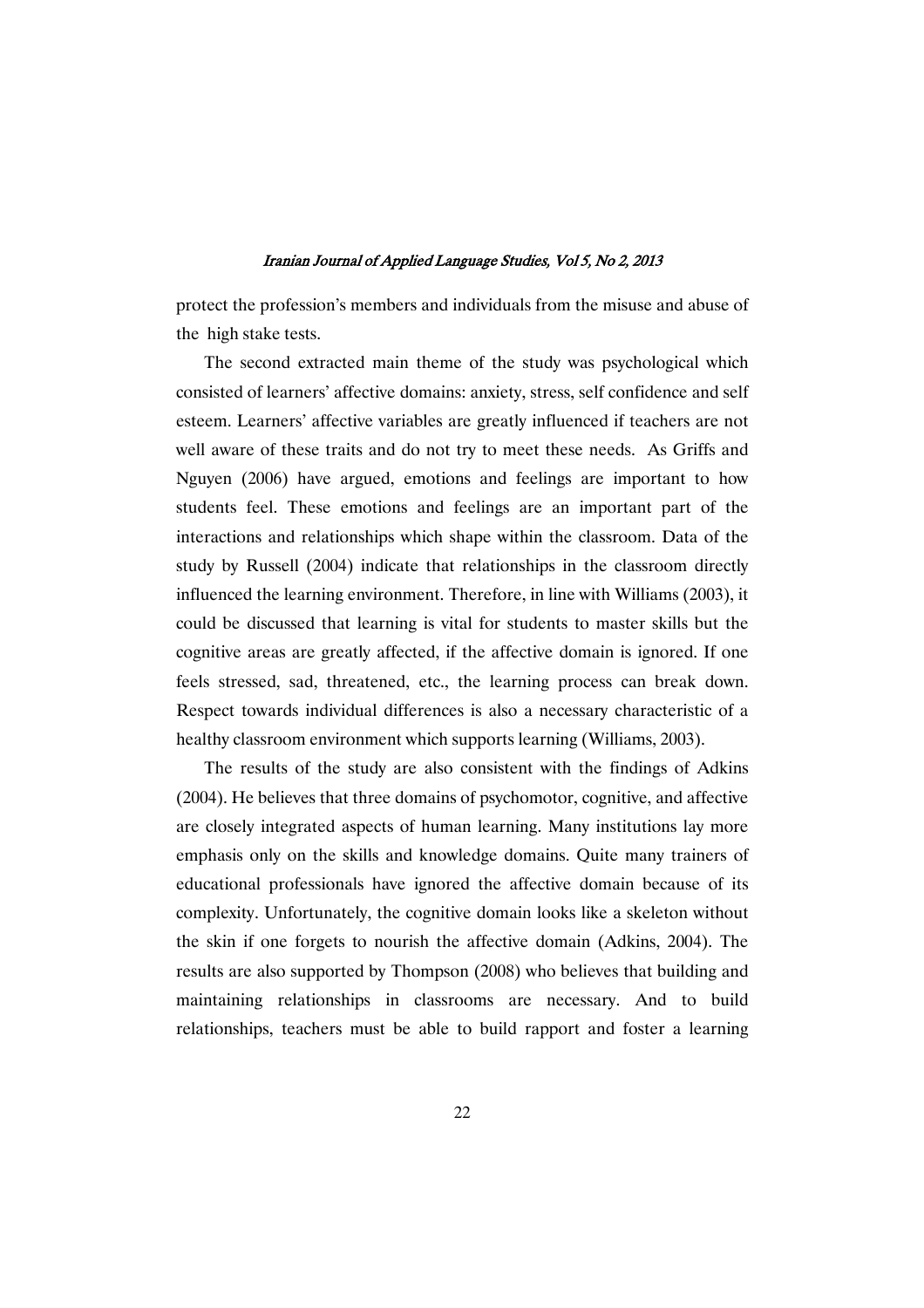context which encourages questions, negotiation and processing, and finally, autonomy, rather than an over-dependence on teachers.

Next, the results showed that in the education contexts in which educators do not conform to critical pedagogy assumptions and rules, several social consequences occur. The main subcomponents are unqualified citizens, indifferent and unfaithful citizens, gender segregation, violation of individual and minority groups' rights, uncritical citizens, and human resources' burnout. The results are supported by Giroux (1988) who has identified and elaborated on themes which are now central to the field: restructuring the classrooms as democratic public spheres, critiques of the instrumental rationality at the center of theories of education, and the necessity to connect the activities of the classrooms activities to the marginalized students' everyday lives.

The results are also in line with Giroux (1988) and Freire (1998) who have emphasized that education is always political, and teachers and students within any educational system should become transformative intellectuals and cultural workers who are capable of identifying and redressing the inequalities, injustices, as well as myths of an often oppressive world.

Finally, in terms of the ideological consequences it could be argued that through medium of instruction, it is possible to negatively influence native language, ideology, and cultural values and beliefs of individuals as well as minority groups in multilingual and multicultural educational settings. These findings are also supported by Kramsch (1993), Phillipson (1992), whose main concern is the worldwide spread of English language. They believe that such rapid spread of language should by no means be considered as a homogenizing factor, which leads to cultural differences to disappear. Rather the increasing use of English across the world offers a medium of instruction to express and explain these differences. In English-speaking countries such as Australia, it is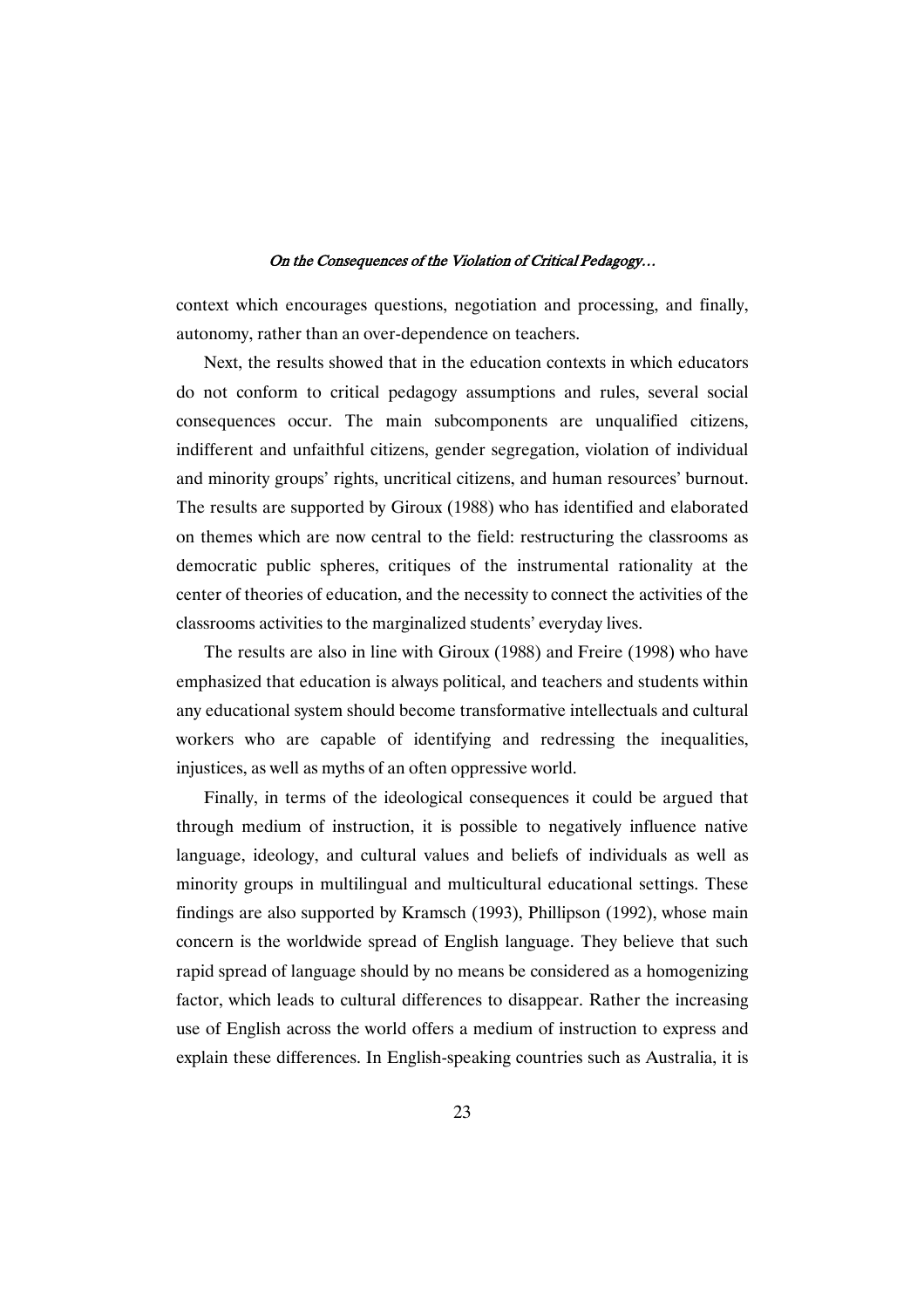not hard to notice the differences among native speaker news announcers reporting and pleading for the national or local channels.

# 6.Conclusions

On the basis of the results of the study, it could be concluded that the application of critical pedagogy in education system of any country is a must. More specifically, it could be concluded that educators should take into account the learners' affective domain in order to prevent the learning and teaching related issues. Moreover, test designers and interpreters should be aware of the social impacts of the high stake tests on test takers in order to avoid test unfairness and bias.

It could also be concluded that educators in addition to transmitting knowledge have to be concerned about social, political, and economical status of the education and should do their best to train qualified and faithful citizens. Moreover, it could be concluded that educators should respect all learners' gender differences, social class, native language, ideological beliefs, and cultural values.

# References

- Abdelrahim, A. T. (2007). The relationship between gender and experience in teachers' awareness of critical pedagogy. (Unpublished master's thesis). Tarbiat Modares University, Tehran, Iran.
- Aliakbari, M., Azimi Amoli, F. (2014). Teachers' awareness of critical pedagogy: A case study of Iranian EFL teachers. European Online Journal of Natural and Social Sciences,  $3(1)$ , 128-134.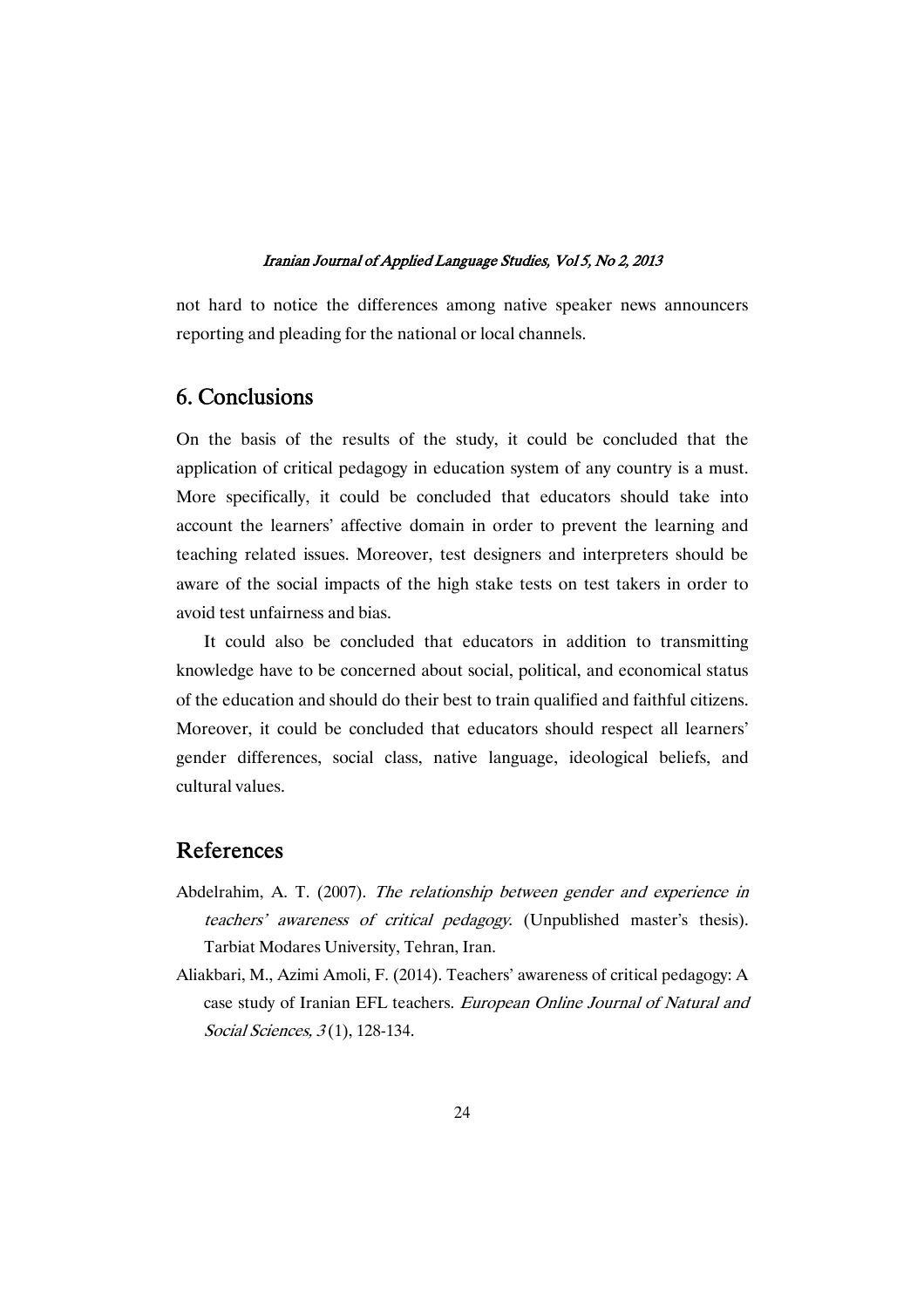- Aliakbari, M., & Faraji, E. (2011). Basic principles of critical pedagogy. Second International Conference on Humanities, Historical And Social Sciences IPEDR, <sup>17</sup>. 78-85. Available Online at http://www.ipedr.com/vol17/14- CHHSS%202011-H00057.pdf.
- Alibakhshi, G. (2011). On the impacts of gender and personality types on Iranian EFL teachers teaching efficacy and teaching activities preferences. IJAL, <sup>14</sup>(1), 1-23.
- Alibakhshi, G., & Macky, A. (2012). Critical pedagogy in Iranian universities. Where are we?. Paper Presented in Ninth International Conference of Iranian English Teaching and Literature Conference, Ilam University, Ilam, Iran.
- Alibakhshi, G., Kiani, G. R., Akbari, R. (2009). On the consequential validity of ESP tests. Applied linguistics journal of Tabriz Azad University, <sup>1</sup>(2), 103-126.
- Azimi, H. (2007). On the attitude of English teachers and university students in the Implementation of critical pedagogy. (Unpublished master's thesis). Tarbiat Modares University. Tehran, Iran.
- Babbie, E. (1990). Survey research methods. (2nd edition). Belmont, CA: Wadsworth.
- Bartolome, L. I. (2004). Critical pedagogy and teacher education: Radicalizing prospective teachers. Teacher Education Quarterly, <sup>31</sup>(2), 97-122.
- Denzin, N. K., & Lincoln, Y. S. (Eds.). (1994). Handbook of Qualitative Research. Thousand Oaks, CA: Sage.
- Edmondson, J., & D'Urso, A. (2007). The importance of being critical: Opening possibilities and hope in education policy study. Journal of Critical Education Policy Study, <sup>5</sup>(1), 23-35.
- Freire, P. (1970). Pedagogy of the oppressed. New York, NY: Continuum Books.
- Giroux, H. A. (1992). Border crossings: Cultural workers and the politics of education. New York, NY: Routledge.
- Giroux, H. A. (1997). Pedagogy and the politics of hope: Theory, culture, and schooling. <sup>A</sup> critical reader. Boulder, CO: Westview.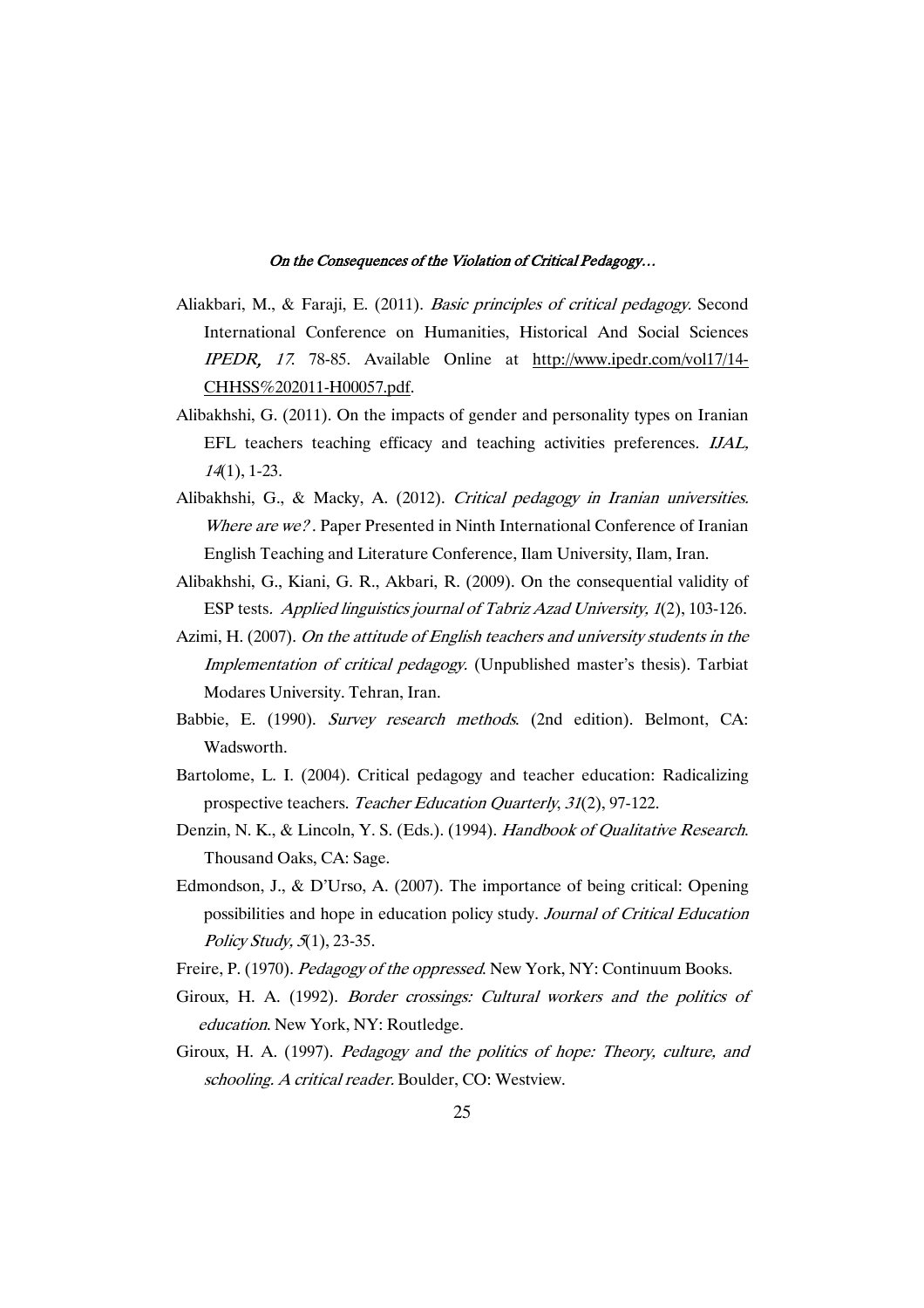- Hollstein, M. S. (2006). Critical pedagogy: Pre-service teachers' perspectives. (Unpublished master's thesis). University of Ohio.
- Horan, N. L. (2004). Finding oneself in the classroom: <sup>A</sup> critical auto ethnographic narrative chronicling the risks and rewards of <sup>a</sup> teacher and her students as they engage in the practice of <sup>a</sup> critical pedagogy. (Unpublished doctoral dissertation). University of St. Thomas, St. Paul, Minnesota.
- Hovey, R. (2004). Critical pedagogy and international studies: Reconstructing knowledge through dialogue with the subaltern. International Relations, <sup>18</sup>(2), 241-254.
- James, K. (2008). A critical theory and postmodernist approach to the teaching of accounting theory. Critical Perspectives on Accounting, <sup>19</sup>(2), 643-676.
- Keesing-Styles, L. (2003). The relationship between critical pedagogy and assessment in teacher education. Radical Pedagogy, 5(1). Retrieved from http://radicalpedagogy. icaap.org/content/issue5\_1/03\_keesing-styles.htm
- Kanpol, B. (1998). Critical pedagogy for beginning teachers: The movement from despair to hope. Online Journal of Critical Pedagogy, 2(1). Retrieved from http://users. monash.edu.au
- Kincheloe, J. L. (2005). Critical constructivism. New York, NY: Peter Lang.
- Kincheloe, J. L. (2008). Critical pedagogy and the knowledge wars of the twentyfirst century. International Journal of Critical Pedagogy, <sup>1</sup>(1), 30-46.
- Kincheloe, J. L., & McLaren, P. L. (1994). Rethinking critical theory and qualitative research. In N. K. Denzin & Y. S. Lincoln (Eds.). Handbook of qualitative research (pp. 138-157). Thousand Oaks, CA: Sage.
- Luke, A. (1988). *Literacy, textbooks, and ideology*. London, England: Falmer.
- McLaren, P. (1989). Life in schools: An introduction to critical pedagogy in the foundations of education. White Plains, NY: Longman.
- McLaren, P. (2003). Critical pedagogy: A look at the major concepts. In A. Darder, M., Baltodano & D. R. Torres (Eds.), The Critical pedagogy reader (pp. 69-103) New York: Routledge Falmer.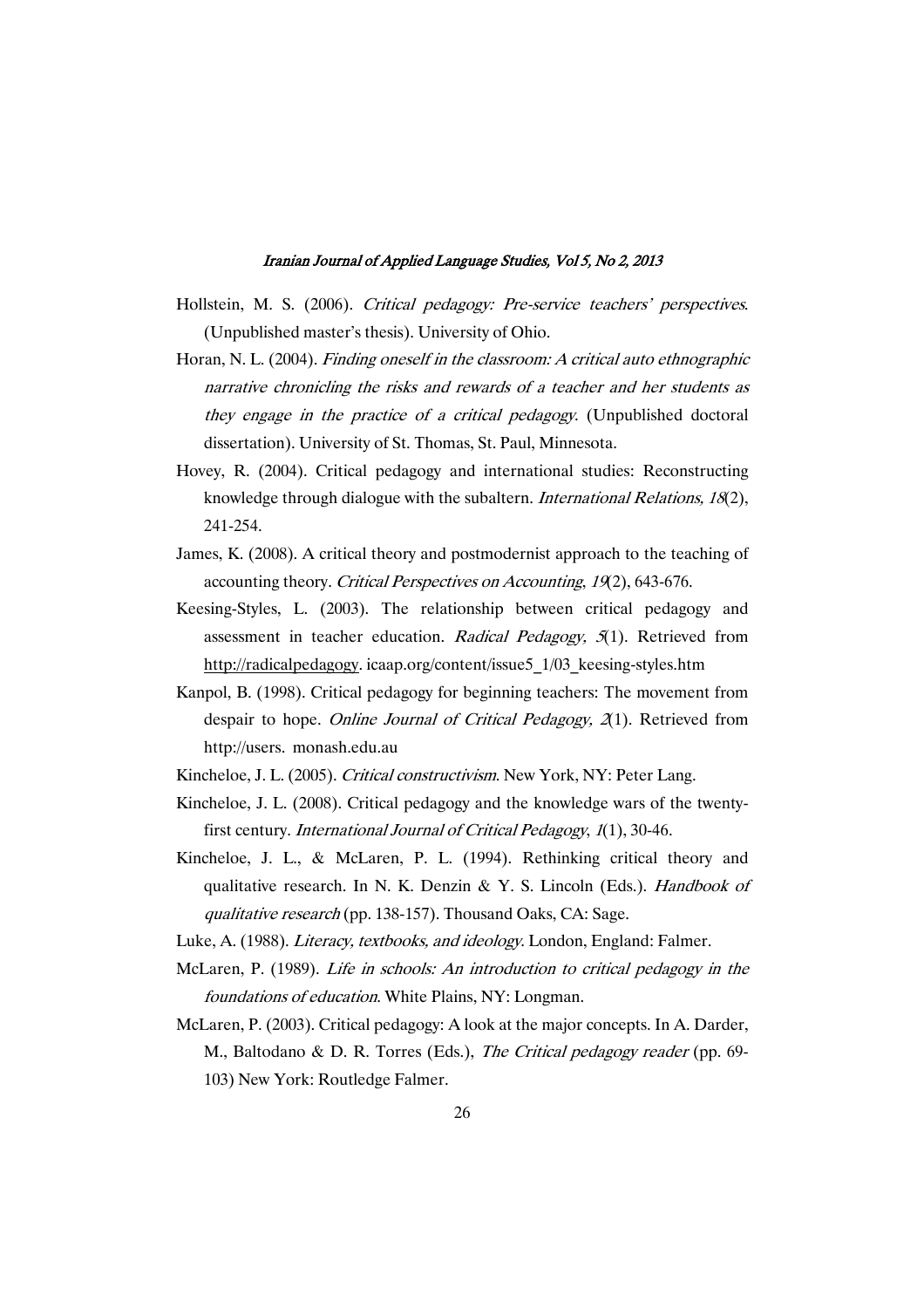- Maxwell, J.A. (1992). Understanding and validity in qualitative research. Harvard Educational Review, <sup>62</sup>, 279-300.
- Momenian, M., & Shirazizadeh, M. (2009). Putting things right: State-of-the-art on critical pedagogy and writing.  $M J A L 1(4)$ , 223-243.
- Monchinski, T. (2008). Critical pedagogy and the everyday classroom. Berlin, Springer.
- Ohara, Y., Saft, S., & Crookes, G. (2000). Teacher exploration of feminist critical pedagogy in beginning Japanese as <sup>a</sup> foreign language class. Paper presented at the University of Hawaii at Manoa.
- Padget, D. K. (1998). Qualitative methods in social work research: Challenges and rewards. Thousand Oaks, California: Sage.
- Patton, M. Q. (1990). *Qualitative evaluation and research methods.* (2nd edition). Newbury Park, CA: Sage.
- Pinar, W. F., & Bowers, C. A. (1992). Politics of curriculum: Origins, controversies, and significance of critical perspectives. Review of Research in Education, <sup>18</sup> (1), 163- 190.
- Radnor, H. (2001). Researching your professional practice. Doing interpretive research. Buckingham: Open University Press.
- Robson, C. (2002). Real world research. (2nd edition). Oxford: Blackwell.
- Peterson, R.E. (2003). Teaching how to read the world and change it: Critical pedagogy in the intermediate grades. In A. Darder, M. Baltodano, & R. D. Torres, (Eds.). The critical pedagogy reader. Great Britain: Routledge Falmer.
- Shor, I. (1980). Critical teaching and everyday life. Boston, MA: South End.
- Shor, I. (1992). Empowering education: Critical teaching for social change. Chicago, IL: University of Chicago.
- Shannon, P. (Ed.). (1992). Becoming political: Readings and writings in the politics of literacy education. Portsmouth, NH: Heinemann.
- Silverman, D. (2000). *Doing qualitative research: A practical handbook.* London: Sage.